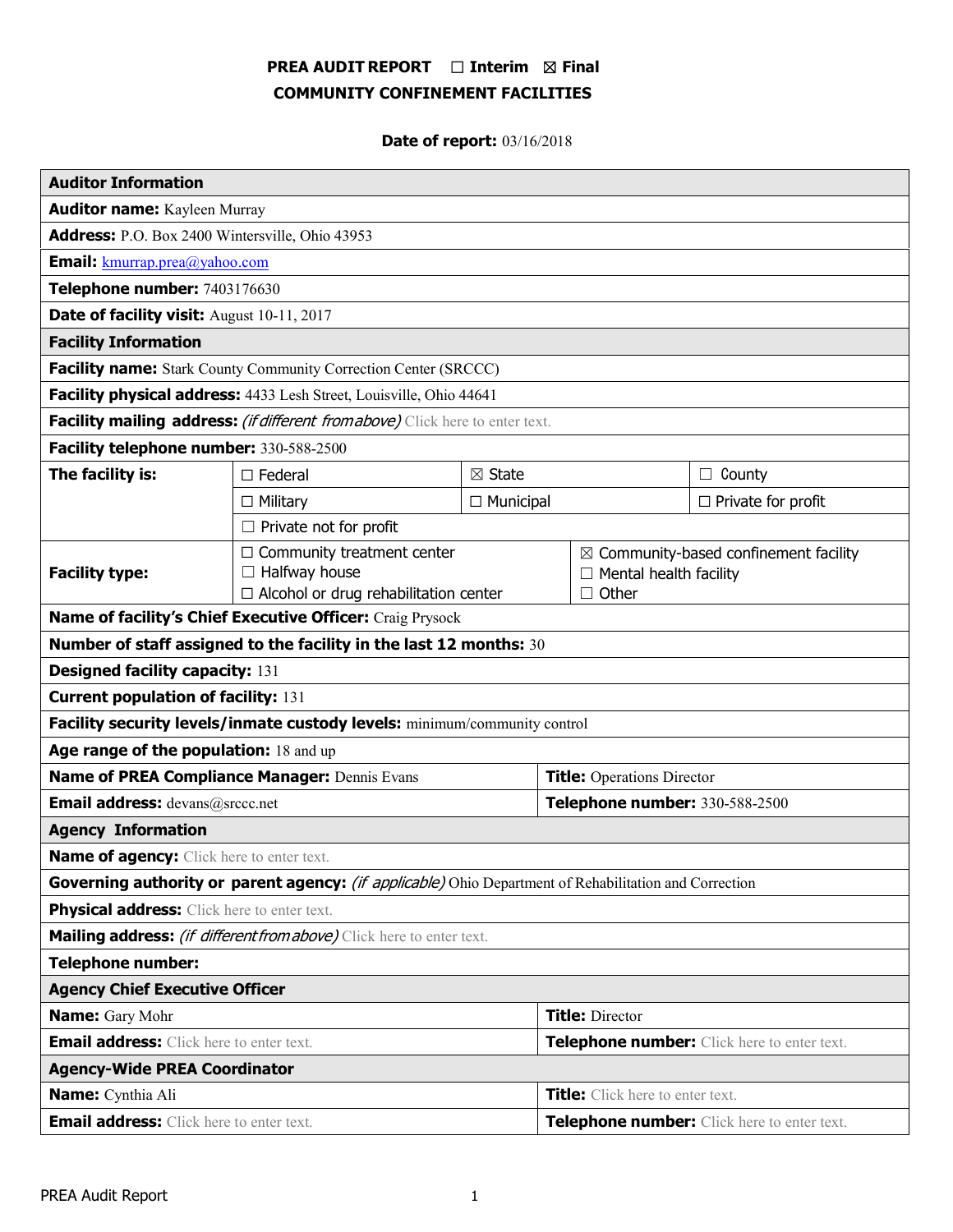### AUDITFINDINGS

### NARRATIVE

The PREA audit for the Stark County Community Correction Center (SRCCC) Community Based Correctional Facility was conducted on August 10-11, 2017 in Louisville, Ohio.

SRCCC is a community correction facility that houses both male and female felony offenders. The facility was founded in June 1992 and has been nationally recognized for community corrections and chemical dependency treatment. The facility provided the auditor with relevant documentation to indicate compliance with the PREA standards. The pre-audit questionnaire, a list of community partners and their phone numbers, floor plans, and MOU's were included in the documentation. The auditor had ample time to review the documentation during the onsite audit.

During the audit the auditor toured the facility and conducted formal and informal staff and client interviews. During the tour it was noted that multiple PREA audit notices were posted in both resident and staff areas including the main entrance where visitors to the facility could also see the notices. The notices included the name and address (mailing and email) of the auditor and the date in which the notice was posted. The auditor received no contact from residents or staff prior to the audit. No resident or staff member made a requested to speak with the auditor during the audit. Also posted were notices as to how anyone could report a PREA allegation. The notices included the names and numbers of internal and external agencies they can make an anonymous report, and that anyone can report a PREA allegation to any staff member at any time verbally or in writing.

Ten male offenders and three female offenders were randomly chosen for interviews (10% of the population) from the dorm rooms. Residents were asked about their experience with PREA education, allegation reporting, communication with staff, safety, restrooms, knock and announcements, grievance procedures, pat downs, PREA brochures/postings, and the zero tolerance policy.

The facility currently has a staff member who identifies as transgender who was interviewed by the auditor. The staff member spoke to the sensitivity and professionalism of the agency and fellow co-workers whenever necessary to discuss this topic. The staff member has never had an issue about services the staff member can or cannot provide because of their gender status. Clients who spoke openly to the auditor about knowing or guessing the gender status of this staff member did not report any issues or concerns.

The auditor also interviewed specialized staff. This staff includes: Director, Deputy Director, PREA Coordinator, Operations Manager, Resident Supervisor, Intake personnel, and Emotional Support personnel. The auditor was able to speak with the liaison for Stark County Red Cross Rape Crisis Center. The auditor was able to verify services through the organizations' representative. The facility does not provide on-site mental health or medical services. Random staff were questioned about PREA training, how to report, to whom to report, filing reports, investigations, conducting interviews, follow-up and monitoring retaliation, first responder duties, and the facility's coordinated response plan.

After a brief opening with agency staff, the auditor toured the facility. The tour consisted of examining all housing units, dorms, bathrooms, group areas, operations posts, rec yard, air break patio, utility areas, kitchen, and maintenance areas. A review of employee files, training records, PREA acknowledgments, PREA forms, and data logs were also completed. The auditor gave a closeout and shared some the immediate findings.

#### CORRECTIVE ACTIONS:

On March 2, 2018, the PREA coordinator sent the final corrective actions for the deficient standards. The auditor reviewed the documentation and now deems the facility in compliance with all parts of the standards. Please see standards for specific corrective action taken.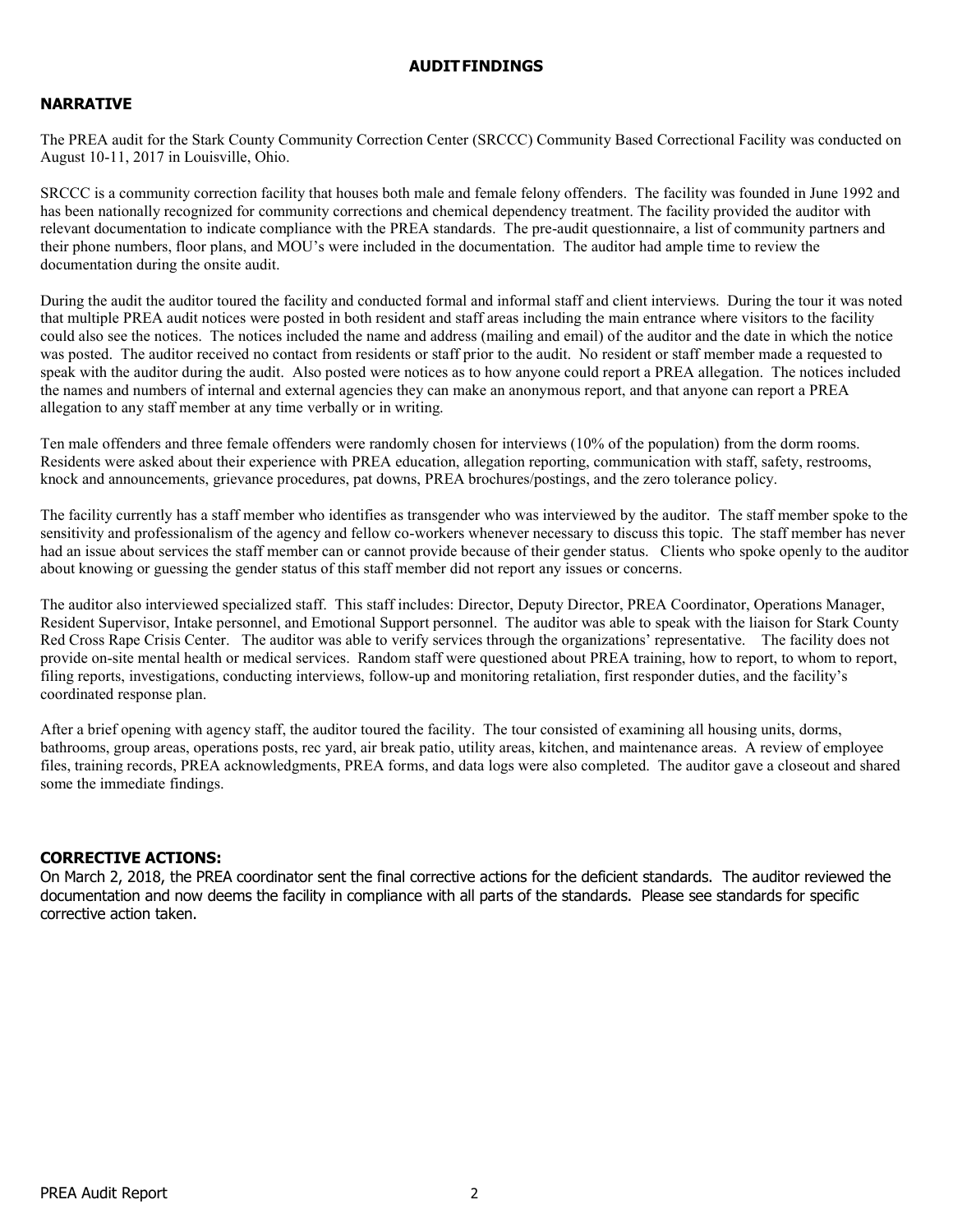# DESCRIPTION OF FACILITY CHARACTERISTICS

The Stark County Community Correction Center (SRCCC) is a community based correctional facility located in Louisville, Ohio that serves adult male and female felony offenders. The facility is a single story building that can house 131 offenders. In order to access the secure perimeter of the facility one must report to the main entrance and be buzzed into the main lobby by staff. Once inside the main lobby, all visitors must be signed in. Male residents will enter through the admissions area on the male wing and receive a pat down that is visible by video surveillance or a strip search which is supervised by staff of the same sex. Female residents enter the building through a separate admissions entrance on the female wing. Female offenders will also receive a pat down that is visible by video surveillance or a strip search which is supervised by female staff.

The male wing has an upper mezzanine level that houses dorm rooms, laundry room, and bathrooms. The dorms, laundry room, and a bathroom are located along the perimeter of the upper and lower level. The resident laundry room on both levels have a bank of windows that view out into the hallway or day room area. In the middle of the day room, there is a Control Center that looks over the whole area. Resident Monitoring staff operating the main control post have access to all the cameras and door control panel. The day room also has access to the TV room, classroom, quiet room, and workout room. At the rear of dayroom is access to the male recreation yard. The male outdoor recreation yard is secured by a 12ft curved fence that has razor wire at the top. Residents have free access to the rec yard during the day and are monitored by cameras that pan, tilt, and zoom.

The female wing of the facility is one level. The housing unit on the female wing has a dayroom, MP/dining room that is also used as a TV room, laundry room, admissions area, monitoring center, and recreation yard. A glass wall to give clear line of site views into the dorm hallway, laundry room, and dayroom area surrounds the monitoring center. The rec yard is open to the residents during daytime hours and is surrounded by a 12ft curved fence. The rec yard is monitored by video cameras that pan, tilt, and zoom. The admissions area encompasses the clinic (medication dispense room and exam room), strip search and urine drug screen room, and visitation area.

The facility has a kitchen that is operated by contact staff from ABL Management. ABL Management staff will supervise residents that work in the kitchen serving or cleaning up. This staff has received the appropriate zero tolerance training. There are cameras in the back kitchen area, dining area, and supply dock. The exit to the dock from the kitchen is locked. Male residents eat in the dining hall while food is brought over to the female wing through a connected hallway.

The facility has a probation hallway, professional hallway, and career resources hallway. These areas have staff offices, classrooms, and group rooms that windows and/or windows in the doors to provide clear line of site views. These areas also have security mirrors in strategic places to minimize blind spot areas. SRCCC's electronic surveillance program includes 83 cameras placed throughout the facility (interior and exterior) that have the capability to record and playback up to 30 days. Resident Supervisor staff assigned to the main control post in both the male and female wings view camera footage. Supervisors can review live and recorded footage on their desktops.

Resident supervisor staff also are required to conduct four head counts each day and circulate throughout the facility. Identified blind spot areas have increased circulation. The facility has placed surveillance mirrors in strategic locations in order to capture areas that are not immediately visible when looking through the window, and in the hallways to cover corners and other hidden areas.

The facility is in the process of expanding the current facility. The new area will house a new visitation room, staff offices, clinic, and bathrooms.

The facility aims to improve the community integration process for residents by addressing chemical dependency, employment, education, and other issues prior to release; and reducing recidivism by addressing certain behaviors, attitudes, and thought processes. SRCCC accomplishes these goals by using programming that has demonstrated the ability to reduce crime.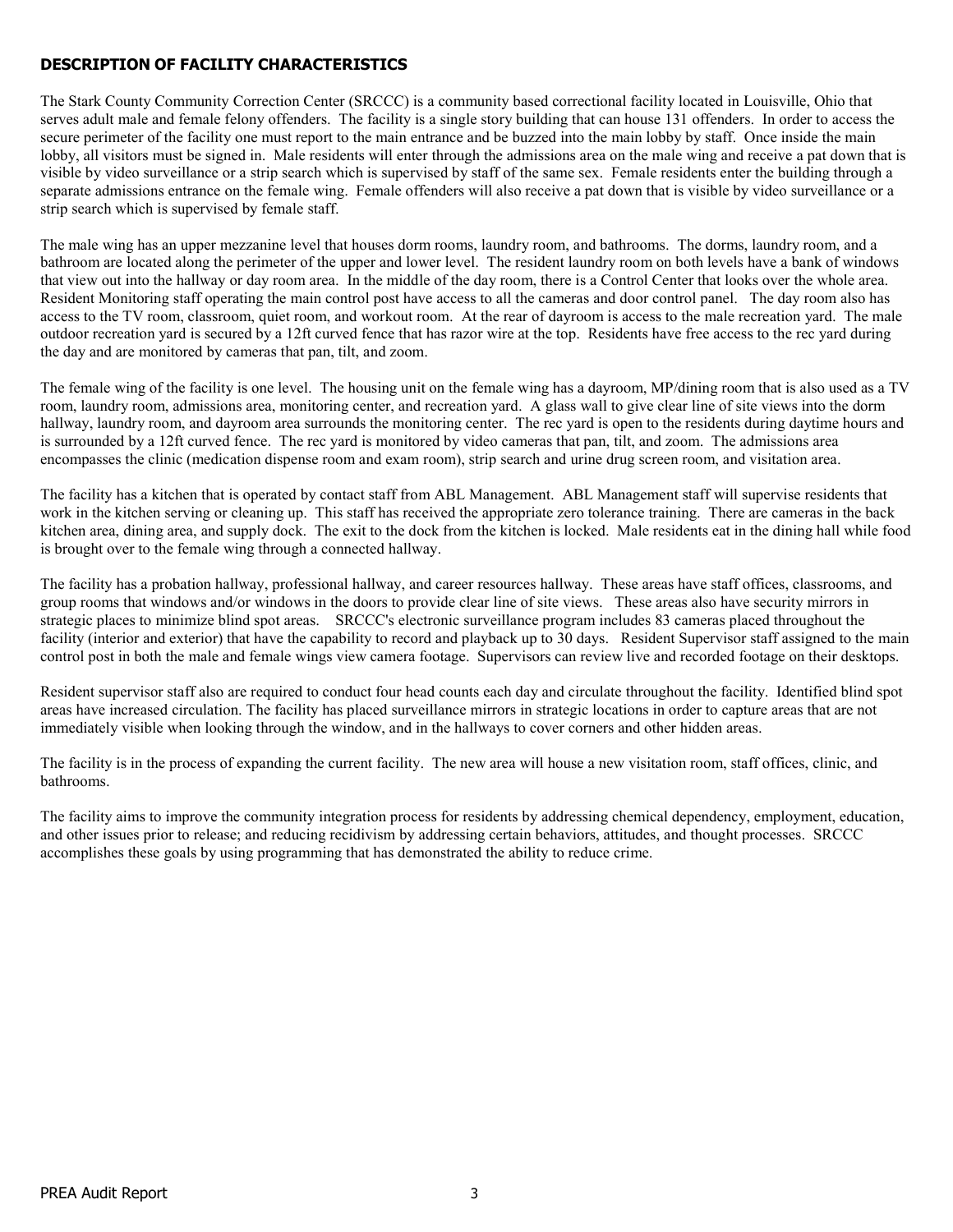### SUMMARY OF AUDIT FINDINGS

Stark Regional Community Correction Center has had seven (7) PREA allegations during the reporting period. These allegations where all investigated by a trained administrative investigator and referred to the appropriate legal authority if criminal activity is apparent. SART reviews were conducted on any allegation of sexual abuse that was determined to be substantiated or unsubstantiated.

The staff of SRCCC indicated that they received formal PREA training during orientation training or as part of their annual training along with refresher training during the off year. Staff was able to specifically talk about their responsibilities as first responders, how they respond to any allegation reported to them or if they suspected incidents of sexual abuse/sexual harassment, how to communicate effectively with offenders who may be LGBTI, and impressed upon the auditor that their main duty was to keep everyone safe.

The offenders at SRCCC expressed that they have no doubt that the staff would keep them safe and would respond appropriately should an incident of sexual harassment/sexual abuse take place. The offenders were able to clearly recite the education they received concerning their rights under the PREA standards, and knew the location of PREA related postings. All offenders affirmed being screened at intake for risk of vulnerability or abusiveness and again by their case manager at a later date.

All MOU's documented the partnership between the facility and the contracting agency concerning services to be provided should there be a need. The auditor was able to interview representative from Stark County Red Cross Rape Crisis Center and confirm the services provided to offenders should there be an allegation of sexual assault or abuse.

Overall, the auditor was left with the impression that the leadership and staff of SRCCC have made implementing the PREA standards a priority and that they have received the necessary training and authority to detect, protect, and respond to any incident of sexual abuse/sexual harassment. Agency leadership has developed policies and practices that shows a commitment to the safety of residents, and provides the necessary support to implement all aspects of the PREA standards.

This is the facility's second PREA audit and it confirms the agency's progression toward providing maximum safety and an environment that enables positive change.

Number of standards exceeded: 0

Number of standards met: 39

Number of standards not met: 0

Number of standards not applicable: 3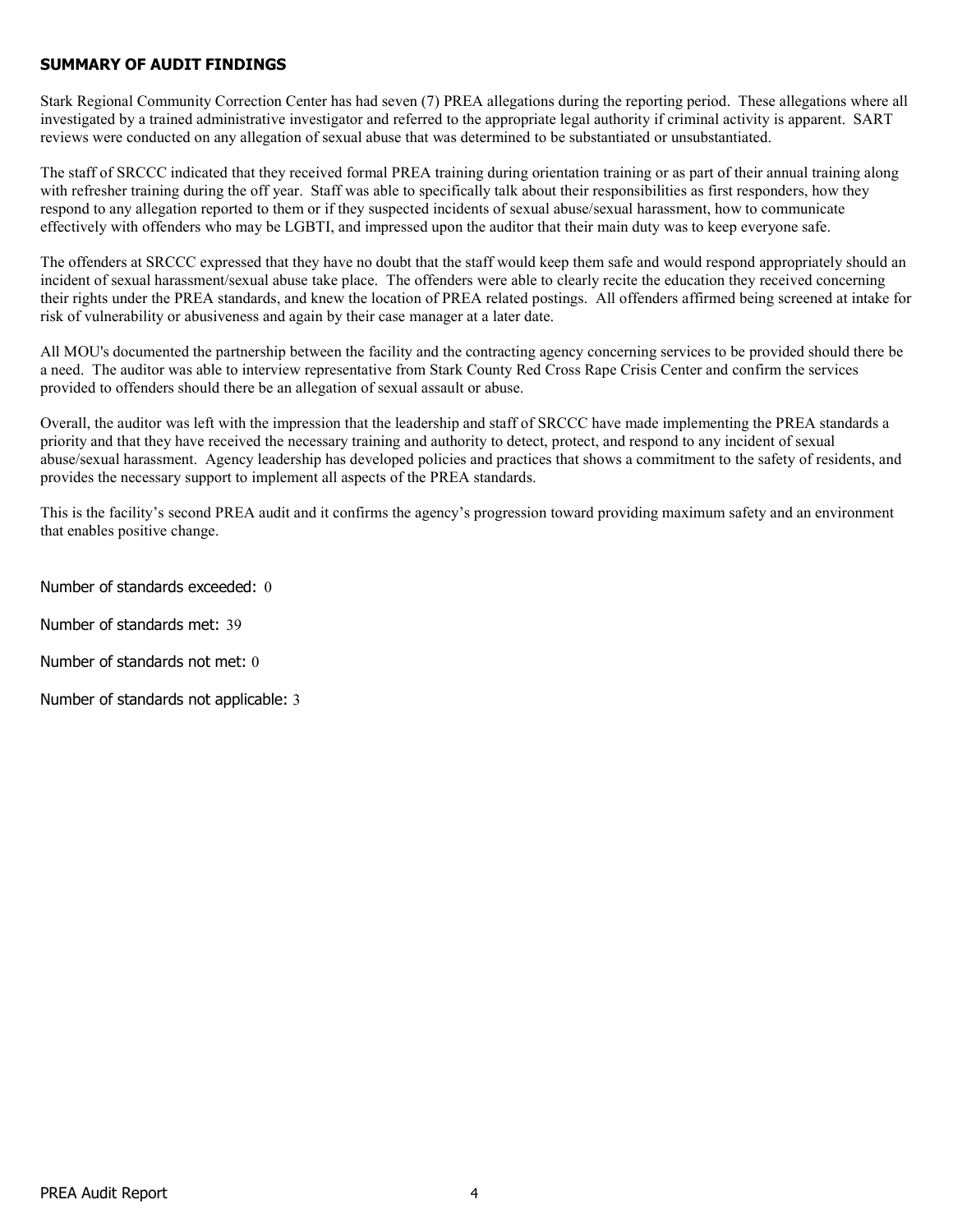### Standard 115.211 Zero tolerance of sexual abuse and sexual harassment; PREA Coordinator

- ☐ Exceeds Standard (substantially exceeds requirement of standard)
- $\boxtimes$  Meets Standard (substantial compliance; complies in all material ways with the standard for the relevant review period)
- ☐ Does Not Meet Standard (requires corrective action)

Auditor discussion, including the evidence relied upon in making the compliance or non-compliance determination, the auditor's analysis and reasoning, and the auditor's conclusions. This discussion must also include corrective action recommendations where the facility does not meet standard. These recommendations must be included in the Final Report, accompanied by information on specific corrective actions taken by the facility.

The facility has a written policy mandating zero tolerance toward all forms of sexual abuse and sexual harassment. The policy includes how the facility will implement its approach to preventing, detecting, and responding to sexual abuse and sexual harassment; definitions of prohibited behavior; sanctions for those found to have participated in sexual abuse or sexual harassment; and appropriate strategies to reduce and prevent sexual abuse and sexual harassment of clients.

The facility's PREA Coordinator is the Operations Director, and reports directly to the agency's Deputy Director. During staff interviews, the PREA coordinator indicated that he has enough time and authority to develop, implement, and oversee the facility's efforts to comply with the PREA standards. The PREA Coordinator is new to this position but the former coordinator is the deputy director. The deputy director is able to work directly with the coordinator and give guidance toward implementing policy and procedure where PREA is concerned.

Review: Policy and Procedure Interview with PREA Coordinator Interview with Deputy Director Interview with Director

# Standard 115.212 Contracting with other entities for the confinement of residents

- ☐ Exceeds Standard (substantially exceeds requirement of standard)
- $\Box$  Meets Standard (substantial compliance; complies in all material ways with the standard for the relevant review period)
- ☐ Does Not Meet Standard (requires corrective action)

Auditor discussion, including the evidence relied upon in making the compliance or non-compliance determination, the auditor's analysis and reasoning, and the auditor's conclusions. This discussion must also include corrective action recommendations where the facility does not meet standard. These recommendations must be included in the Final Report, accompanied by information on specific corrective actions taken by the facility.

N/A: The PREA Coordinator advises that the facility does not contract with other facilities.

### Standard 115.213 Supervision and monitoring

- $\Box$  Exceeds Standard (substantially exceeds requirement of standard)
- $\boxtimes$  Meets Standard (substantial compliance; complies in all material ways with the standard for the relevant review period)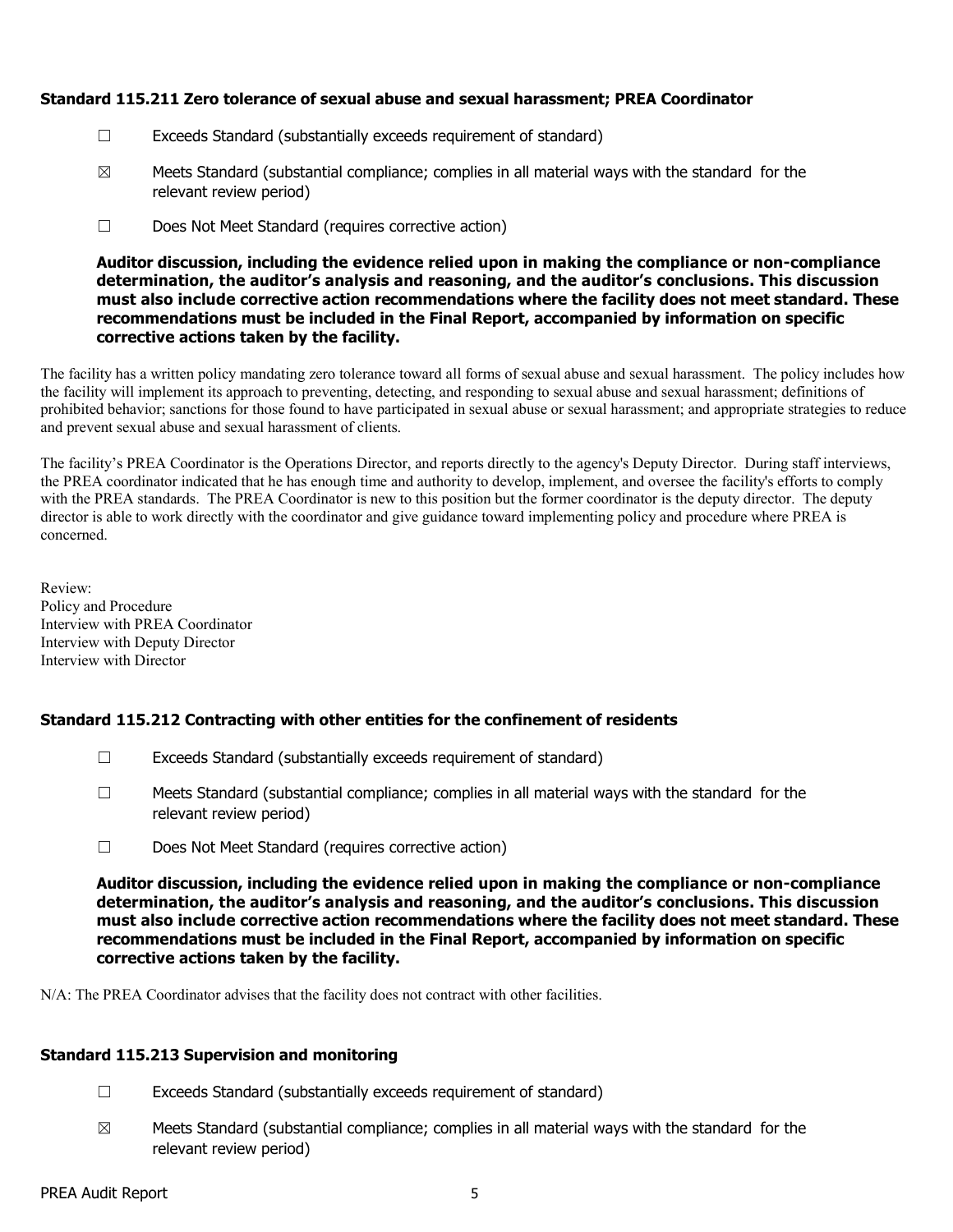☐ Does Not Meet Standard (requires corrective action)

#### Auditor discussion, including the evidence relied upon in making the compliance or non-compliance determination, the auditor's analysis and reasoning, and the auditor's conclusions. This discussion must also include corrective action recommendations where the facility does not meet standard. These recommendations must be included in the Final Report, accompanied by information on specific corrective actions taken by the facility.

The facility has a staffing plan that provides for adequate levels of staffing, and where appropriate video monitoring to protect residents against sexual misconduct. The staffing plan takes into consideration the physical layout of the facility, types of residents housed at the facility, and the number of substantiated and unsubstantiated incidents. The facility management has considered all blind spot areas and developed an appropriate response to maintain the safety and security of the facility.

The staffing plan was developed with the facility's PREA coordinator along with other facility leadership. The team conducts an annual meeting and documents ways the facility can improve its methods of preventing and detecting any incidents of sexual abuse/sexual harassment. Staffing levels are continuously monitored and the facility has the ability to use staff from the other wing if necessary to ensure appropriate coverage.

There have been no deviations to the staffing plan during this audit cycle. The facility has created a form to document the dates of any deviations, listed what the deviation was, and a justification for the deviation.

The auditor has reviewed the agency's written policy concerning what information is to be contained in the staffing plan and the number of staff members required to operate each shift. A review of floor plans, camera placement, and identified blind spot areas was also conducted by the auditor. During interviews with facility staff, the auditor was informed how staff placement, security mirrors, required head counts and circulations, and video monitoring are used to ensure maximum safety and security. There is a policy requirement to have the staffing plan reviewed annually and updated if necessary.

Review: Policy and Procedure Facility tour Staffing plan Deviation Report Floor plans with camera placement/security mirrors Interview with PREA Coordinator Interview with Operations Manager Interview with Deputy Director Interview with Resident Supervisor Interview with Director

# Standard 115.215 Limits to cross-gender viewing and searches

- ☐ Exceeds Standard (substantially exceeds requirement of standard)
- $\boxtimes$  Meets Standard (substantial compliance; complies in all material ways with the standard for the relevant review period)
- ☐ Does Not Meet Standard (requires corrective action)

Auditor discussion, including the evidence relied upon in making the compliance or non-compliance determination, the auditor's analysis and reasoning, and the auditor's conclusions. This discussion must also include corrective action recommendations where the facility does not meet standard. These recommendations must be included in the Final Report, accompanied by information on specific corrective actions taken by the facility.

The facility does not conduct cross-gender pat downs, cross-gender strip, or cross-gender body cavity searches of residents. All pat downs are recorded on the facility's video monitoring system. All searches are conducted by members of the same sex.

PREA Audit Report 6 The facility allows residents to shower, perform bodily functions, and dress in areas not viewable to staff. The facility houses both male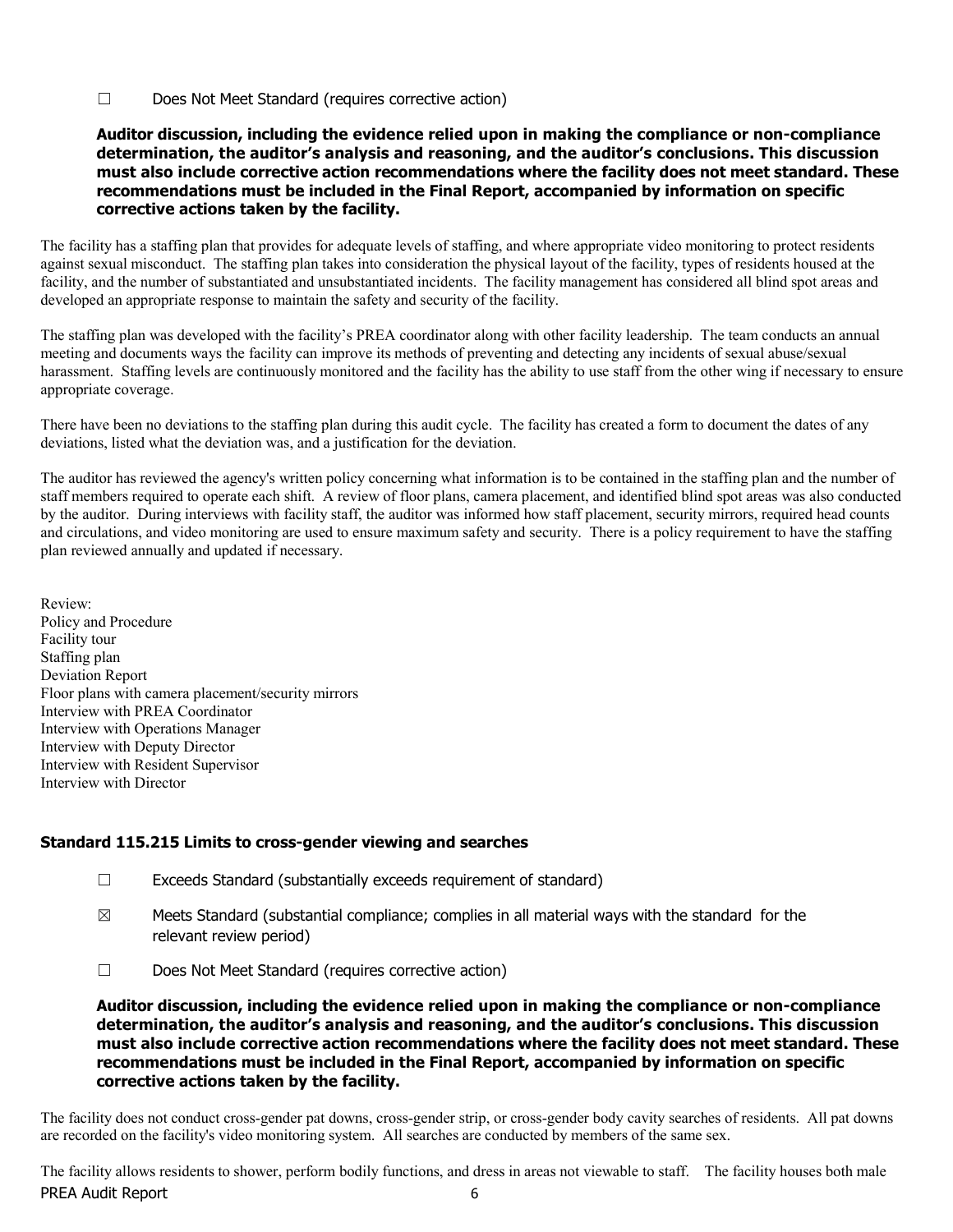and female offender; however, the genders are separated by wings and do not have contact with each other. The male unit has two floors. The top floor is a catwalk with rooms surrounding the perimeter. Both floors have twenty rooms and a bathroom. Along the walkway near the dorm rooms and the bathroom is thin line painted on the floor. Opposite gender, staff are to announce themselves before crossing the line in order to allow for residents to have privacy when changing or using the bathroom. The bathrooms on the top floor is equipped with three individual shower stalls. The shower curtains have tops that are clear. There are two toilet stalls and two urinals. The bathrooms on the first floor have an open entrance. The bathroom is equipped with four individual shower stalls, two toilet stalls with doors, and three urinals. During the tour, it was noted by the auditor that those outside one of the restrooms could see one of the urinals. The restroom is set back from the dayroom and is not in a high traffic area. The facility will put up a curtain partition so that the urinal is not clearly visible. The restrooms allow for privacy while in use however has increased circulations due to it not being easily viewable to staff.

The security staff on the female wing of the facility is all female. Male shift supervisors may complete rounds on the female wing or give assistance when needed. The female wing is only single level, but also have the line around the dorm rooms and bathrooms as boundary markers. The single bathroom in the female housing unit has an open doorway. The facilities are around the corner and are not visible from the doorway. The bathroom is equipped with three toilet stalls with doors and three shower stalls. The shower stalls have curtains with clear tops and bottoms.

The male and female housing units have holding cells that are equipped with a toilet sink combo. The view of the toilet area is blocked by a half wall partition.

The facility does not currently have a transgender or intersex resident. The agency has implemented a policy addressing the proper housing, search, and showering of any transgender or intersex resident. Agency administration would assign the resident to the most appropriate wing of the facility and develop a plan for specific bed placement and showering accommodations. Residents who are identified as highly vulnerable or highly abusive would be housed and in beds that are easily viewable to staff. A transgender or intersex resident would be offered showering options such as showering at different times in order to protect privacy and offer safety. The policy does not allow staff to physically examine a transgender or intersex resident for the sole purpose of determining genital status.

Facility staff have received proper training for patting down a transgender or intersex resident. This training is completed during new staff orientation.

Review: Policy and procedure Staffing plan Facility tour Training records Interview with PREA Coordinator Interview with Operations Manager Interview with random Resident Supervisor staff Interview with residents

#### Standard 115.216 Residents with disabilities and residents who are limited English proficient

- $\Box$  Exceeds Standard (substantially exceeds requirement of standard)
- $\boxtimes$  Meets Standard (substantial compliance; complies in all material ways with the standard for the relevant review period)
- ☐ Does Not Meet Standard (requires corrective action)

Auditor discussion, including the evidence relied upon in making the compliance or non-compliance determination, the auditor's analysis and reasoning, and the auditor's conclusions. This discussion must also include corrective action recommendations where the facility does not meet standard. These recommendations must be included in the Final Report, accompanied by information on specific corrective actions taken by the facility.

The facility has been able to partner with other agencies to provide disabled resident equal opportunity to participate in all aspects of the facility's efforts to prevent, detect, and respond to sexual abuse and sexual harassment. The facility identifies residents who may be limited English proficient and works with interpreters so that residents can benefit from all aspects of the facility's efforts to prevent, detect, and respond to sexual abuse and sexual harassment. Per policy, the facility will only rely on resident interpreters if a delay in obtaining an effective interpreter could compromise the resident's safety, the performance of first-responder duties, or the investigation of the resident's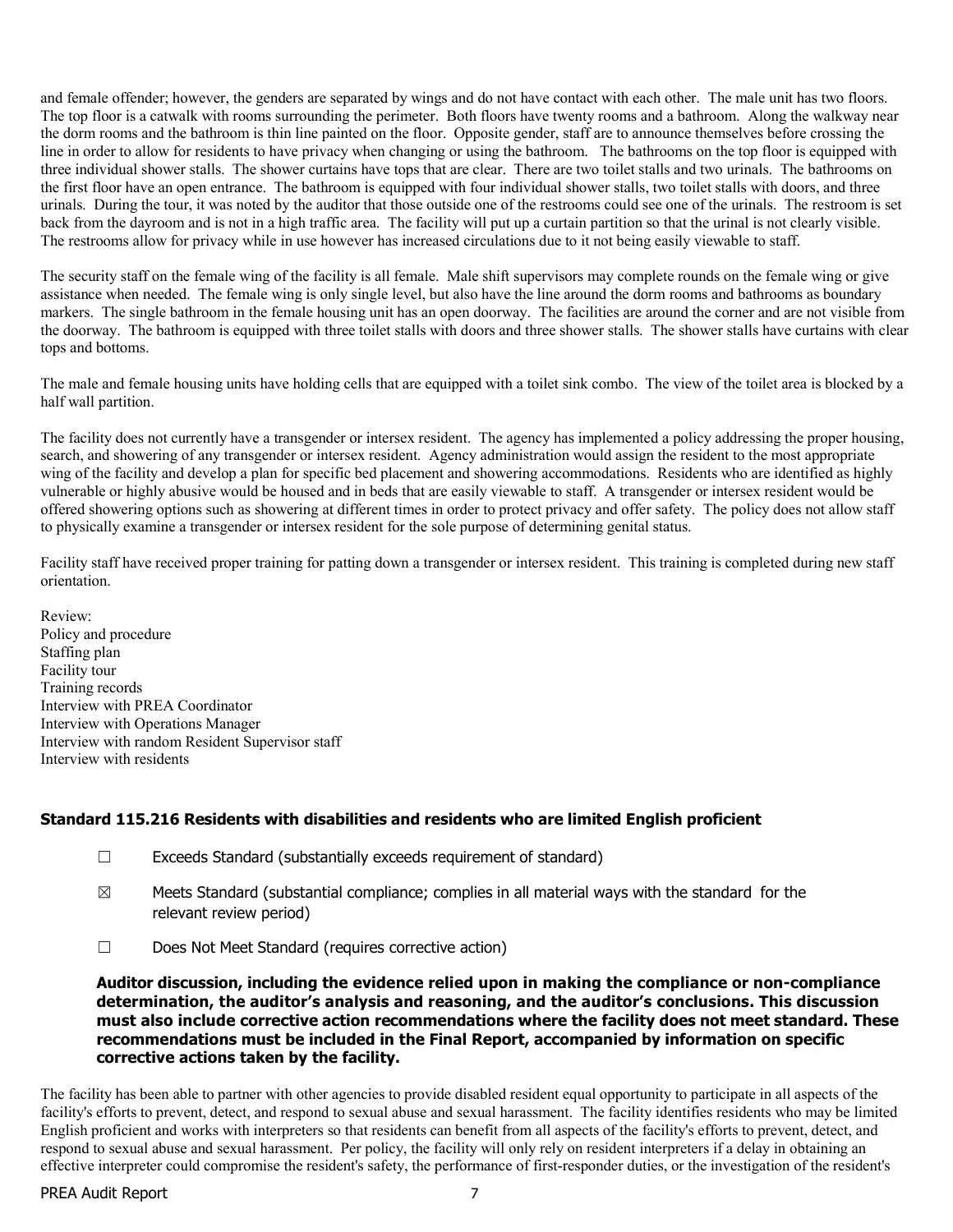allegations.

As a part of the agency's PREA training program, all staff are trained on how to ensure that PREA is communicated with residents having a cognitive or physical disability and who to call to help clients who may have a language barrier. The facility will use a qualified employee to aid any resident in understanding agency rules, PREA, and other regulations. If a qualified staff member is unavailable, outside assistance by a qualified person will be used at no cost to the resident. At this time, the facility does not have a resident who is in need of these services.

Interviews with staff and a review of agency policy confirmed the process of how the facility would assist any resident with a disability or is limited English proficient.

Review: Policy and Procedure Interview with PREA Coordinator Interview with Admissions Officer Interview with Resident Supervisor staff

### Standard 115.217 Hiring and promotion decisions

- ☐ Exceeds Standard (substantially exceeds requirement of standard)
- $\boxtimes$  Meets Standard (substantial compliance; complies in all material ways with the standard for the relevant review period)
- ☐ Does Not Meet Standard (requires corrective action)

Auditor discussion, including the evidence relied upon in making the compliance or non-compliance determination, the auditor's analysis and reasoning, and the auditor's conclusions. This discussion must also include corrective action recommendations where the facility does not meet standard. These recommendations must be included in the Final Report, accompanied by information on specific corrective actions taken by the facility.

The agency has a policy that prohibits hiring or promoting anyone who may have contact with the residents and prohibits the services of any contractor who may have contact with residents who: has engaged in sexual abuse in a prison, jail, lockup, community confinement facility, juvenile facility, or other institution; has been convicted or engaging or attempting to engage in sexual activity in the community facilitated by force, overt or implied treats of force, or coercion, or if the victim did not consent or was unable to consent or refuse; or has been civilly or administratively adjudicated to have engaged in the activity described in the above section.

The agency conducts a background check for all prospective employees, including temporary employees, independent contractors, volunteers, and student interns or required the contractor, vendor, volunteer to provide a background check. Record checks will be completed every five years. Every five years the Human Resource Department will have the Stark County Sheriff's Department run background checks on the entire facility regardless when a person was hired in order to guarantee all staff received the required updated check. All employees, independent contractors, volunteers, and interns are required by policy to immediately report to their supervisor any arrests, citations, and complaints to professional licensing boards. Employees document this continued affirmation on an annual basis.

All successful applicants are notified of the PREA background check requirement and that any omission regarding sexual misconduct is grounds for termination. Employees are required to document their adherence to this policy.

Employees up for a promotion will interview for the position with management staff. During the interview, the team will review the personnel file, specifically any disciplinary action, and inquire about any sexual misconduct allegations.

Administrative staff conducts referral checks for all new hires.

The auditor conducted a review of ten randomly chosen employee's files and confirmed the background checks (initial and five-year update), documentation of the continual affirmation to disclose any sexual misconduct, referral checks, and the promotion process. The auditor conducted an interview with the Director, Deputy Director, and PREA Coordinator who took the auditor systematically through the hiring and promotion process.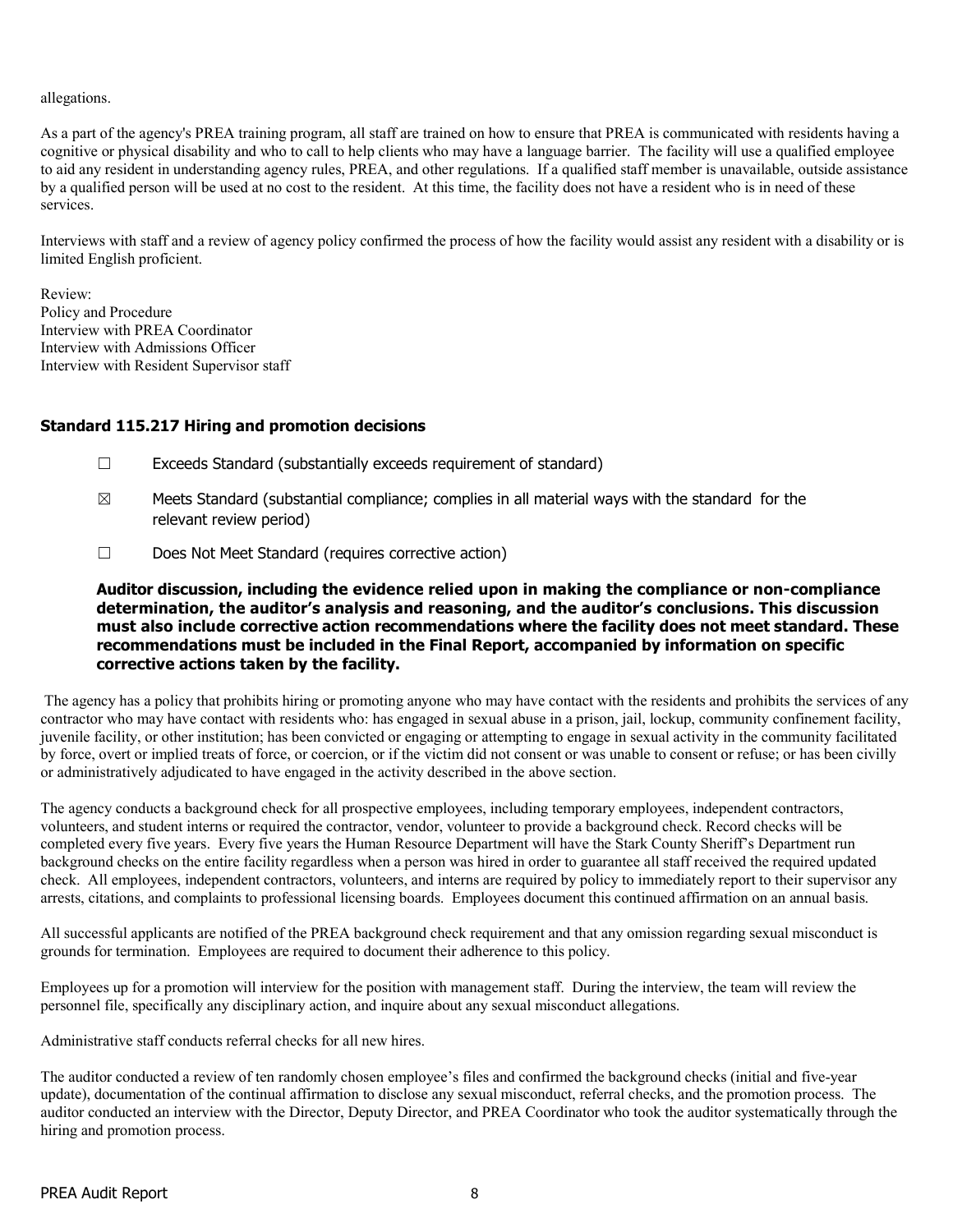#### CORRECTIVE ACTION:

During the files review, the auditor noted that the facility was not conducting reference checks on applicants who had previously worked in another institution. The auditor spoke with the PREA Coordinator along with Human Resource staff who verified that there is not present a practice to call former institutions and ask if the applicant has any substantiated allegations of sexual abuse or resigned during a pending investigation of an allegation of sexual abuse.

#### FACILITY RESPONSE:

The facility has put in place a new system to ensure that all successful applicants who have previously worked in an institution as defined by 42 U.S.C. §1997 have a reference check completed. The reference check will specifically ask previous employers for any information on substantiated allegations of sexual abuse or any resignation during a pending investigation of an allegation of sexual abuse. The new system has been in place since September of 2017.

Review: Policy and procedure Employee files On boarding documentation Interview with Director Interview with Deputy Director Interview with PREA Coordinator

### Standard 115.218 Upgrades to facilities and technologies

- ☐ Exceeds Standard (substantially exceeds requirement of standard)
- $\boxtimes$  Meets Standard (substantial compliance; complies in all material ways with the standard for the relevant review period)
- ☐ Does Not Meet Standard (requires corrective action)

Auditor discussion, including the evidence relied upon in making the compliance or non-compliance determination, the auditor's analysis and reasoning, and the auditor's conclusions. This discussion must also include corrective action recommendations where the facility does not meet standard. These recommendations must be included in the Final Report, accompanied by information on specific corrective actions taken by the facility.

The facility has not acquired a new building, but is in the middle of a substantial expansion to the existing facility.

The PREA Coordinator tours the auditor through the new area. The new construction will house a new male entrance and lobby area, visitation room, office corridor, clinic, male bathroom, and evacuation pad. The PREA Coordinator indicate that the facility has recently been able to add cameras and upgrade a few cameras to pan, tilt, and zoom. No other electronic surveillance system or other monitoring technology has been changed. The facility will address any needs to these areas as the budget allows.

Review: Policy and procedure Interview with Operations Manager Interview with PREA Coordinator

#### Standard 115.221 Evidence protocol and forensic medical examinations

- ☐ Exceeds Standard (substantially exceeds requirement of standard)
- $\boxtimes$  Meets Standard (substantial compliance; complies in all material ways with the standard for the relevant review period)
- ☐ Does Not Meet Standard (requires corrective action)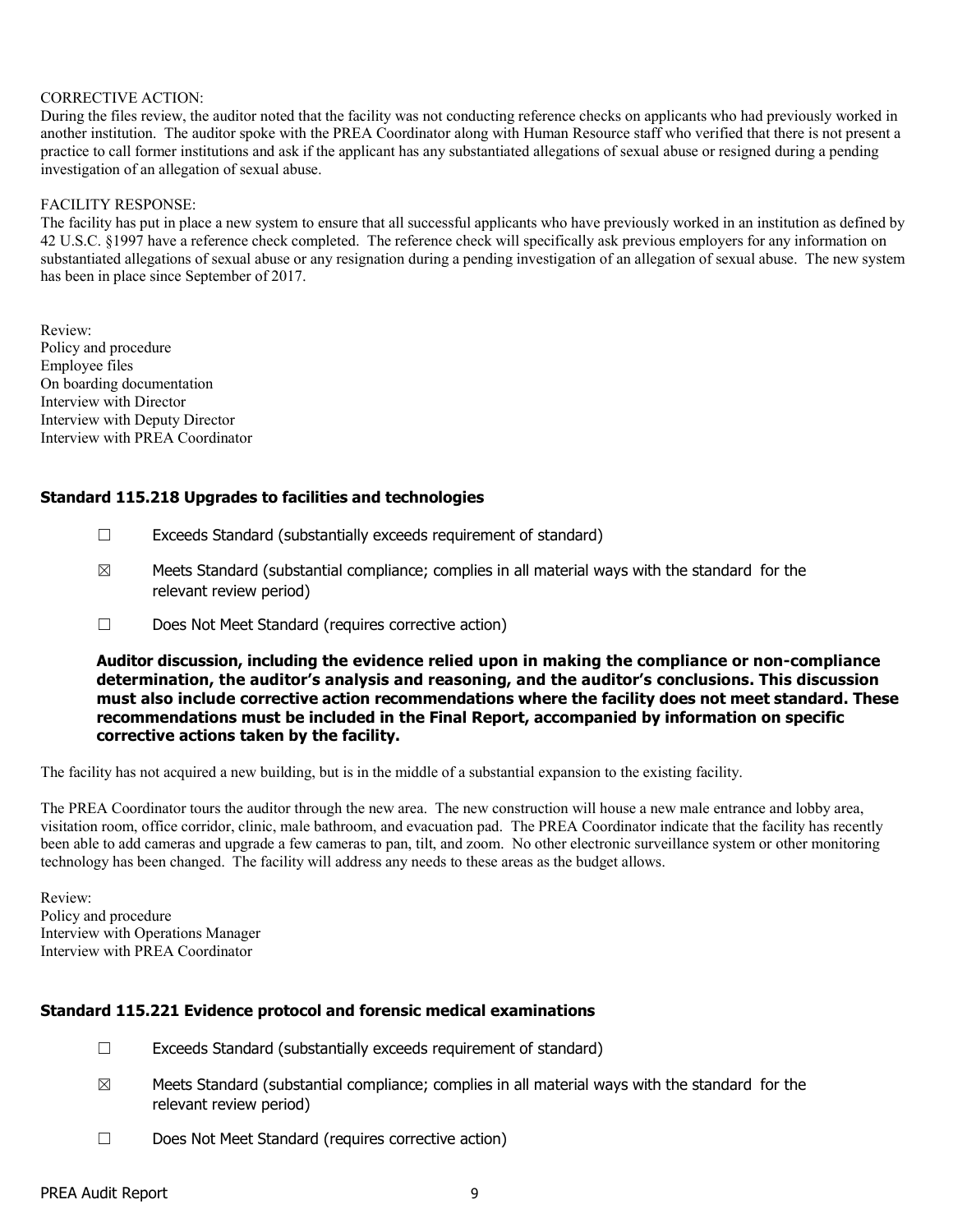#### Auditor discussion, including the evidence relied upon in making the compliance or non-compliance determination, the auditor's analysis and reasoning, and the auditor's conclusions. This discussion must also include corrective action recommendations where the facility does not meet standard. These recommendations must be included in the Final Report, accompanied by information on specific corrective actions taken by the facility.

The facility has trained investigators to conduct administrative sexual abuse investigations. The Canton City Police Department is responsible for conducting criminal investigations, however the facility is located across the street from the Stark County Sherriff's Department who can and will assist the facility when necessary. The agency has an agreement with Canton City Police that acknowledges that the department is responsible for conducting criminal investigations for the facility.

The facility will use Mercy Medical Hospital to provide a Sexual Assault Nurse Examiner for any resident who is a victim of sexual abuse. The auditor reviewed the hospital's website and confirmed with the hospital's patient and visitor services coordinator that a certified SANE nurse would treat any resident taken to this hospital. The services provided by the hospital would be at no cost to the resident.

The facility has a MOU with the Red Cross Rape Crisis Center to provide a victim advocate to any victim of sexual abuse, and a trained staff member who can provide victim support services. The auditor spoke to Michelle Cowley of the center who confirmed the services the agency would provide to clients of SRCCC and that all services were free of charge.

The facility also has an emotional support person that can provide emotional supportive services or make a recommendation for outside services if necessary. These services will be provided to the resident at no cost.

Review: Policy and Procedure Emails to local legal authority MOU with Red Cross Rape Crisis Center Interview with Administrative Investigators Interview with PREA Coordinator Phone interview with Mercy Medical Patient and Visitor Services Coordinator Phone interview with Red Cross Rape Crisis Center Advocate

### Standard 115.222 Policies to ensure referrals of allegations for investigations

- ☐ Exceeds Standard (substantially exceeds requirement of standard)
- $\boxtimes$  Meets Standard (substantial compliance; complies in all material ways with the standard for the relevant review period)
- ☐ Does Not Meet Standard (requires corrective action)

#### Auditor discussion, including the evidence relied upon in making the compliance or non-compliance determination, the auditor's analysis and reasoning, and the auditor's conclusions. This discussion must also include corrective action recommendations where the facility does not meet standard. These recommendations must be included in the Final Report, accompanied by information on specific corrective actions taken by the facility.

The agency has a policy that requires an administrative investigation of all allegations of sexual abuse and sexual harassment, and that any allegation that is criminal in nature is referred to the Canton City Police Department. The facility has had seven allegations of sexual abuse or sexual harassment during this audit cycle. The auditor interviewed both administrative investigators and reviewed their process for investigating allegations and what would prompt a referral to the legal criminal investigative authority.

Investigation #1: Several residents made a verbal report to staff that another resident touched them. An administrative investigation was conducted and the allegation was determined to be unsubstantiated. The situation was monitored by staff but no other issues occurred. There was no criminal activity so no criminal investigation referral was necessary.

Investigation #2: Two residents made a verbal report to staff that another resident was making inappropriate sexual gestures. An administrative investigation was conducted and the allegation was determined to be unsubstantiated. A retaliation watch was conducted and the administrative staff conducted a SART review of the allegation. There was no criminal activity so no criminal investigation referral was necessary.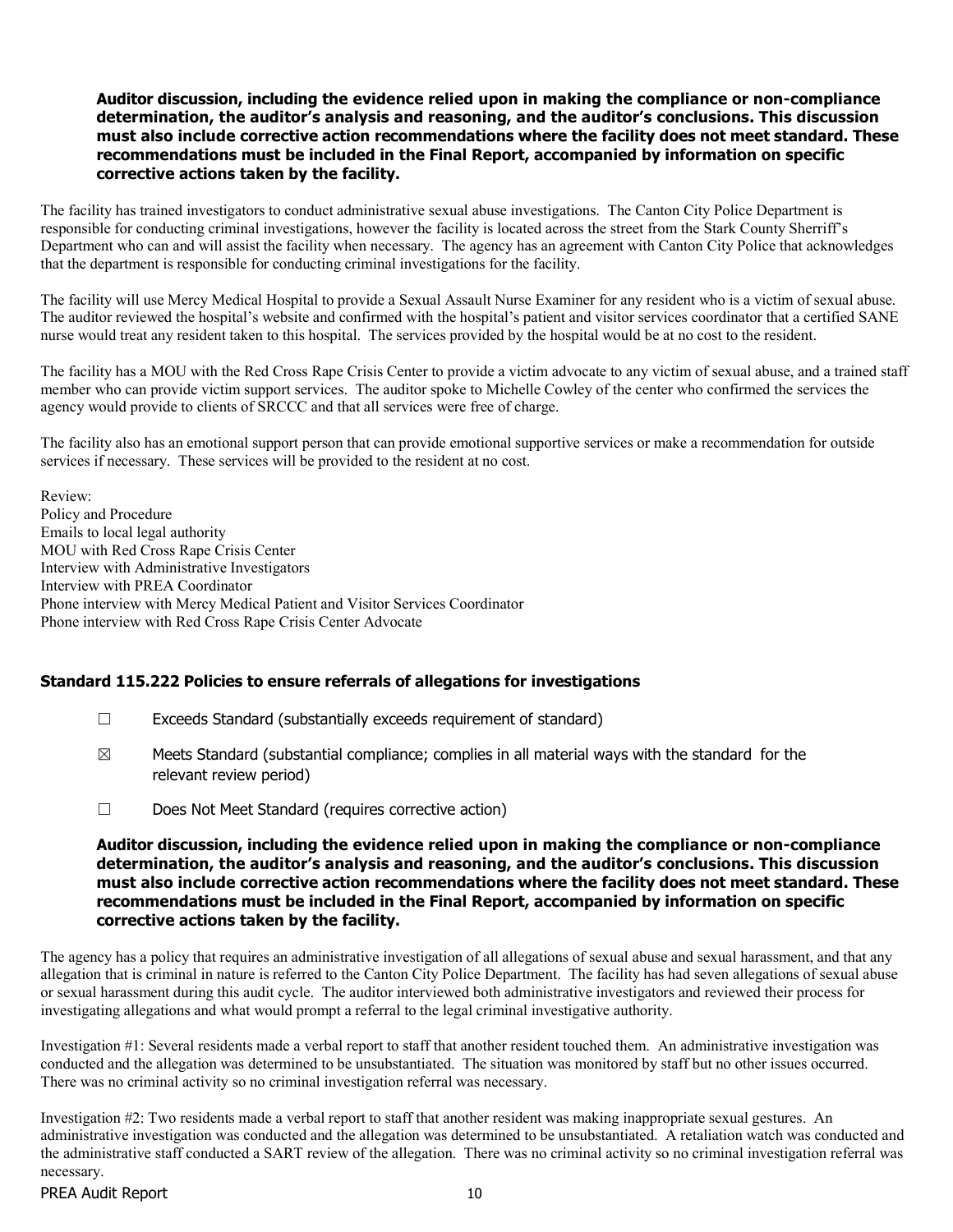Investigation #3: A resident made a verbal report to staff that another resident left an inappropriate sexualized note on her bed. An administrative investigation determined that the relationship was mutual and therefore no unwelcomed behavior.

Investigation #4: A resident made a verbal report that other residents are make inappropriate derogatory sexualized comments about him. An administrative investigation was conducted and determined to be unfounded. Although the allegation was determined unfounded, the resident's room was changed.

Investigation #5: A resident made a verbal report that another resident propositioned her. An administrative investigation determined that it was a onetime incident and has not met the criteria of repeated unwanted behavior. The resident was cautioned and counseled about her behavior.

Investigation #6: A third party reporter made an allegation of staff inappropriate sexual misconduct. The reporter did not leave enough information to start an investigation or how to be contacted. The allegation is shelved unless new information is obtained.

Investigation #7: A resident made a verbal report of staff sexual misconduct during a pat search. An administrative investigation was conducted and determined the allegation was unfounded.

SRCCC uses a Facebook page in lieu of a website to post the investigative policy of the agency and the responsibilities of both the agency and the investigating entity. The auditor reviewed the agency's page and confirmed that the appropriate policy was posted.

Review: Policy and procedure SRCCC Facebook page (https://www.facebook.com/groups/373899242758413/files/) Interview with PREA Coordinator Interview with Administrative Investigators

#### Standard 115.231 Employee training

- ☐ Exceeds Standard (substantially exceeds requirement of standard)
- $\boxtimes$  Meets Standard (substantial compliance; complies in all material ways with the standard for the relevant review period)
- ☐ Does Not Meet Standard (requires corrective action)

#### Auditor discussion, including the evidence relied upon in making the compliance or non-compliance determination, the auditor's analysis and reasoning, and the auditor's conclusions. This discussion must also include corrective action recommendations where the facility does not meet standard. These recommendations must be included in the Final Report, accompanied by information on specific corrective actions taken by the facility.

The agency has trained all (1-10 of section 115.231) staff on the PREA required topics. The facility ensures all staff know the proper way to prevent, detect, report, and respond to any allegations of sexual abuse or sexual harassment. Staff also receive refresher training every other year that includes a review of facility's policies and procedures, staff duties and responsibilities, and the first responder coordinated response plan. All staff receive gender specific training.

During staff interviews, all staff were able to discuss the various PREA related training they received either at orientation or during an annual training sessions. Staff was well versed on the PREA policies and protocols.

All staff sign an acknowledgment of the training they received.

Review: Policy and procedure Training curriculum Training records Interview with PREA Coordinator Interview with random staff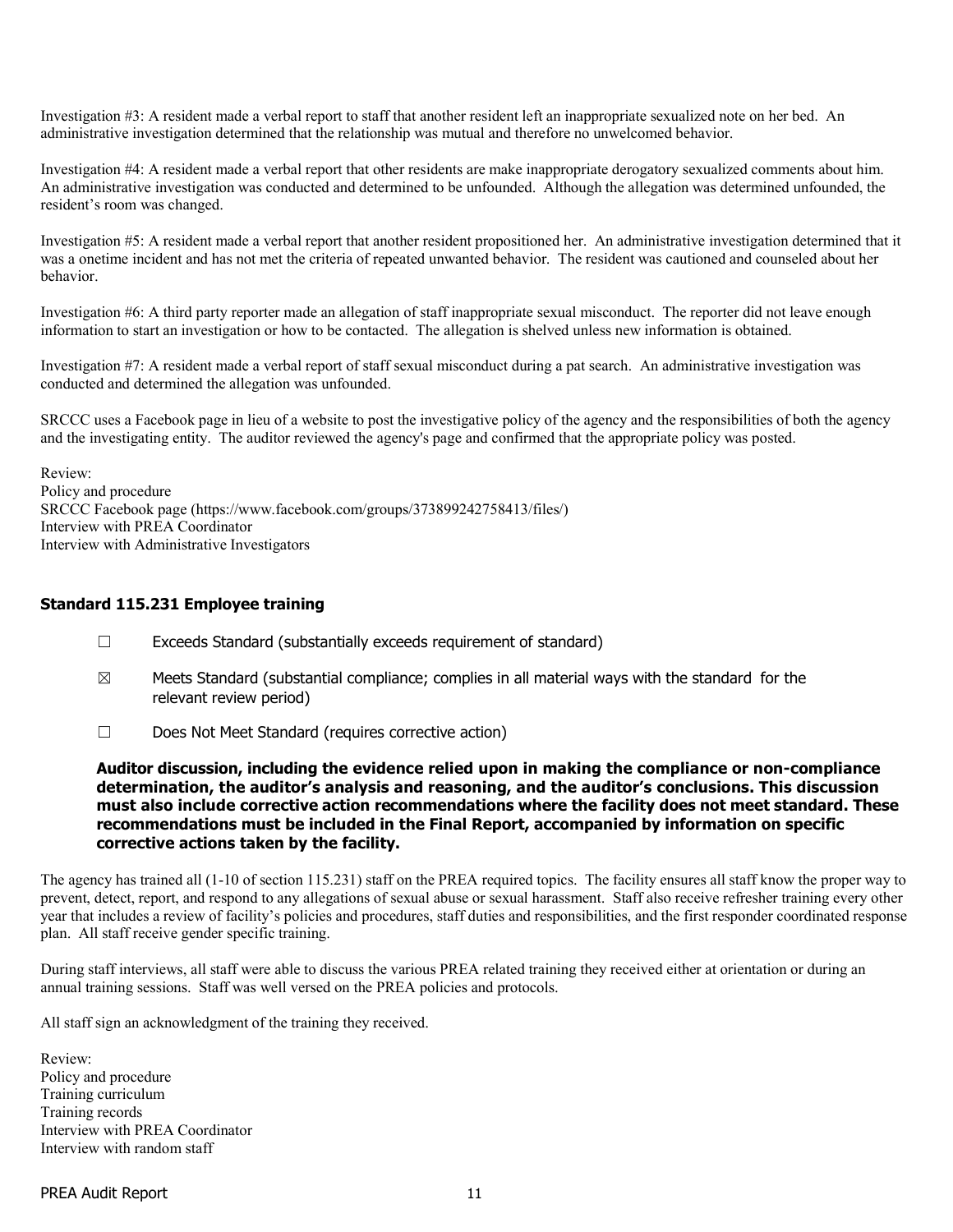### Standard 115.232 Volunteer and contractor training

- ☐ Exceeds Standard (substantially exceeds requirement of standard)
- $\boxtimes$  Meets Standard (substantial compliance; complies in all material ways with the standard for the relevant review period)
- ☐ Does Not Meet Standard (requires corrective action)

#### Auditor discussion, including the evidence relied upon in making the compliance or non-compliance determination, the auditor's analysis and reasoning, and the auditor's conclusions. This discussion must also include corrective action recommendations where the facility does not meet standard. These recommendations must be included in the Final Report, accompanied by information on specific corrective actions taken by the facility.

The facility's administrative staff completes PREA training for all volunteers that have contact with residents. This training includes their responsibilities under the facility's sexual abuse and sexual harassment prevention, detection, and reporting polices. There were no volunteers or contractors on duty during the audit; however, the facility maintains documentation of the training curriculum and sign-in sheets verifying the training received.

The auditor reviewed the training material and documentation of completed training from various contractors/volunteers.

Review: Policy and procedure Contract/vendor training Volunteer/contractor zero tolerance notification Interview with PREA Coordinator

### Standard 115.233 Resident education

- ☐ Exceeds Standard (substantially exceeds requirement of standard)
- $\boxtimes$  Meets Standard (substantial compliance; complies in all material ways with the standard for the relevant review period)
- ☐ Does Not Meet Standard (requires corrective action)

#### Auditor discussion, including the evidence relied upon in making the compliance or non-compliance determination, the auditor's analysis and reasoning, and the auditor's conclusions. This discussion must also include corrective action recommendations where the facility does not meet standard. These recommendations must be included in the Final Report, accompanied by information on specific corrective actions taken by the facility.

All residents receive information at the time of intake about the facility's zero tolerance policy, how to report incidents or suspicions of sexual abuse or sexual harassment, their rights to be free from sexual abuse and sexual harassment, and to be free from retaliation for reporting such incidents. This information is read and reviewed with all residents to ensure each resident understands their rights under the PREA guidelines. If a resident does not understand English or has other disabilities that prevent normal communication, the facility contracts services with other agencies so that each resident can benefit from the facilities efforts to prevent, detect, report, and respond to sexual abuse and sexual harassment (See standard 115.216). Residents sign acknowledgment of receiving this information.

All residents watch a PREA education video during orientation and receive handouts that include ways to report and reporting phone numbers. This information is also on posters located throughout the facility. During this orientation group, the PREA Coordinator ensures that residents understand the services available to them at no cost and the limits to confidentiality.

During resident interviews, all offenders reported receiving the PREA education and information at intake and during orientation group. Residents also indicated that their case managers reviewed ways to keep themselves safe, how to report including anonymously, and the toll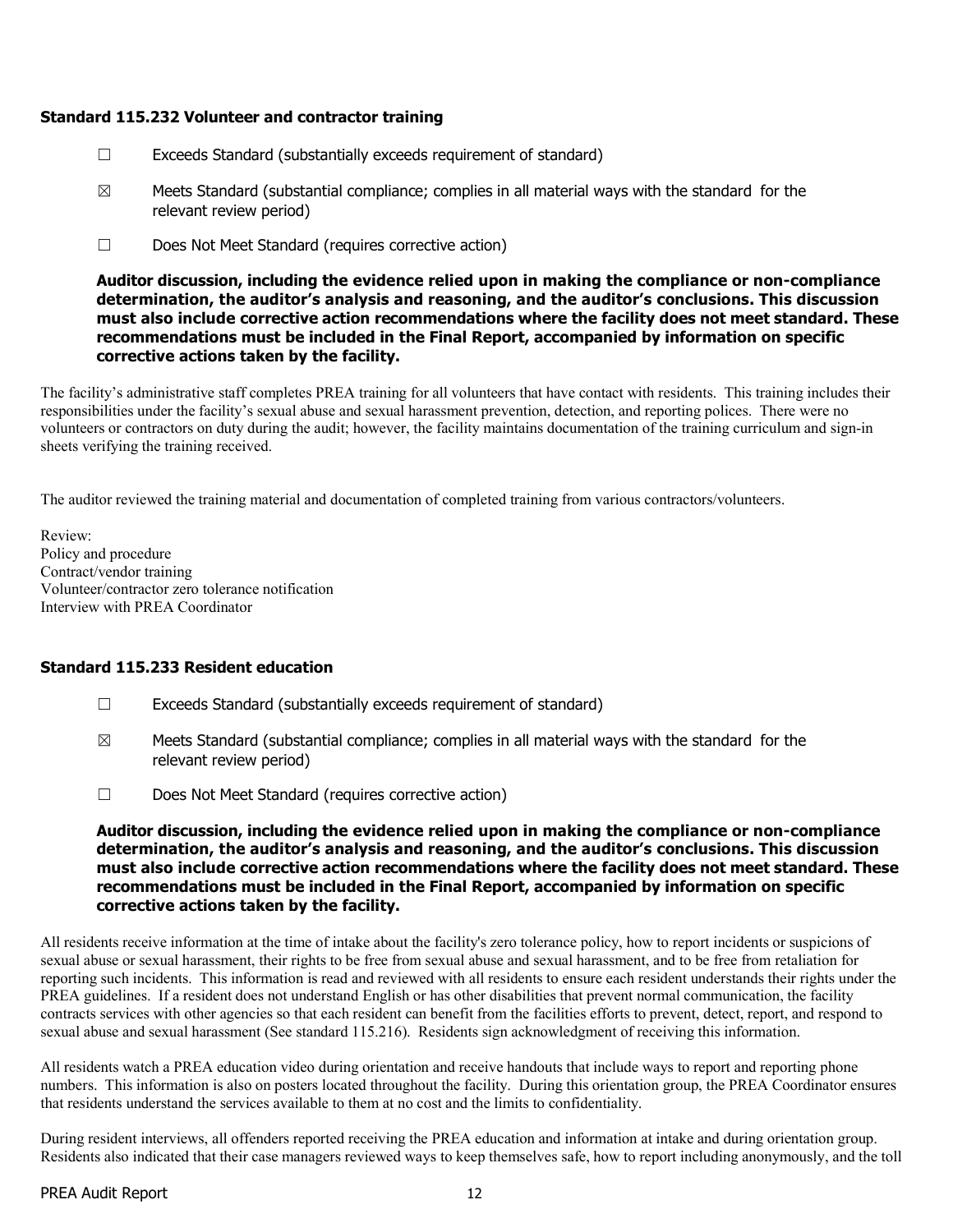free numbers posted near the phones. Postings with PREA related information were located in conspicuous areas throughout the facility.

Review: Policy and procedure Resident training curriculum PREA postings Facility tour Interview with residents Interview with PREA Coordinator

# Standard 115.234 Specialized training: Investigations

- ☐ Exceeds Standard (substantially exceeds requirement of standard)
- $\boxtimes$  Meets Standard (substantial compliance; complies in all material ways with the standard for the relevant review period)
- ☐ Does Not Meet Standard (requires corrective action)

Auditor discussion, including the evidence relied upon in making the compliance or non-compliance determination, the auditor's analysis and reasoning, and the auditor's conclusions. This discussion must also include corrective action recommendations where the facility does not meet standard. These recommendations must be included in the Final Report, accompanied by information on specific corrective actions taken by the facility.

The facility has a standardized process for administratively investigating any allegations. The facility's PREA Coordinator and Operations Manager have been trained. The training included techniques for interviewing sexual abuse victims, proper use of Miranda and Garity warnings, evidence collection in a confinement setting, and required evidence to substantiate a case for administrative action or criminal referral. The training was provided by the Moss Group.

Review: Policy and procedure Administrative Investigator training curriculum Administrative Investigator training certificate Interview with Administrative Investigators

### Standard 115.235 Specialized training: Medical and mental health care

- ☐ Exceeds Standard (substantially exceeds requirement of standard)
- $\boxtimes$  Meets Standard (substantial compliance; complies in all material ways with the standard for the relevant review period)
- ☐ Does Not Meet Standard (requires corrective action)

Auditor discussion, including the evidence relied upon in making the compliance or non-compliance determination, the auditor's analysis and reasoning, and the auditor's conclusions. This discussion must also include corrective action recommendations where the facility does not meet standard. These recommendations must be included in the Final Report, accompanied by information on specific corrective actions taken by the facility.

The facility provides all medical and mental health practitioners that work within the facility training on how to detect and assess the signs of sexual abuse and sexual harassment; how to preserve any physical evidence of sexual abuse; and how to effectively respond to allegations or suspicions of sexual abuse and sexual harassment.

The medical staff at the facility would not complete a forensic examination. Should one be necessary, the resident would be taken to Mercy Medical Hospital, which would provide a sexual assault nurse examiner or other, qualified medical practitioner.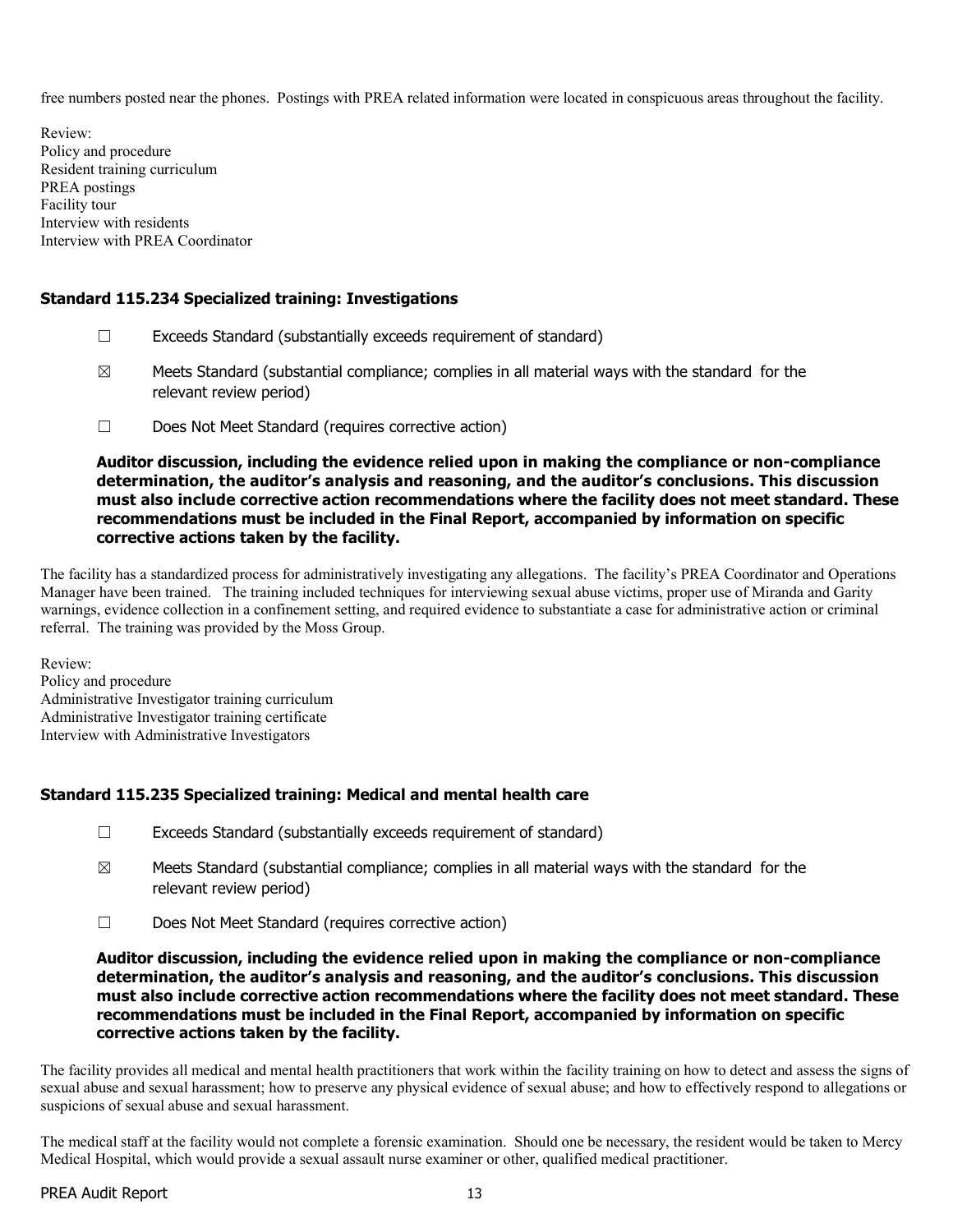Review: Policy and procedure Interview with PREA Coordinator

#### Standard 115.241 Screening for risk of victimization and abusiveness

- ☐ Exceeds Standard (substantially exceeds requirement of standard)
- $\boxtimes$  Meets Standard (substantial compliance; complies in all material ways with the standard for the relevant review period)
- ☐ Does Not Meet Standard (requires corrective action)

Auditor discussion, including the evidence relied upon in making the compliance or non-compliance determination, the auditor's analysis and reasoning, and the auditor's conclusions. This discussion must also include corrective action recommendations where the facility does not meet standard. These recommendations must be included in the Final Report, accompanied by information on specific corrective actions taken by the facility.

All residents are screened for risk of vulnerability or abusiveness at intake. The screening tool used includes all required criteria to accurately assess the resident's risk. The PREA screening form is stored in a residents file and only approved staff have access to the information. Case Management staff will complete the initial assessment with the resident during intake and complete a re-screen anytime any additional, relevant information is received, a referral, request, or incident of sexual abuse occurs. The policy does not allow a resident to be disciplined for refusing to answer or for not disclosing complete information in response to questions on the resident's mental health, sexuality, or previous victimization.

An interview with a case manager confirmed the training on completing the form appropriately and the steps to take should a resident be classified as highly abusive, abusive, highly susceptible, or susceptible.

The PREA Coordinator reviews assessments and completes a quality assurance check to ensure residents are classified appropriately. Any necessary re-assessments are also reviewed for quality assurance purposes.

CORRECTIVE ACTION: The current set up for the question of perception has the screener ask the resident if he/she is perceived by others as being lesbian, gay, bisexual, transgender, intersex, or gender non-conforming. See FAQ for this standard dated October 21, 2016. There is clarification that the screen requires a determination based on the perception of the screening staff.

The screening form says to "check one": straight, lesbian, gay, bisexual, transgender, intersex, or gender non-conforming. The list is combining sexual orientation with gender identity. The list needs to be separate or allow for more than one choice.

#### FACILITY RESPONSE:

The facility has developed a new screening tool that properly allows for a resident to select their gender identity as transgender, intersex, or gender non-conforming as well as identify their sexual orientation as straight, gay, lesbian, or bi-sexual.

The facility's new screening tool also allows for the assessor to identify his/her perception of the resident's gender identity and/or sexual orientation.

The new screening tool meets all the requirements of standard 115.241 and has been in use since September of 2017.

Review: Policy and procedure Initial PREA assessment screen PREA assessment rescreen Interview with PREA Coordinator Interview with Intake staff Interview with residents Interview with case managers Interview with Resident Supervisors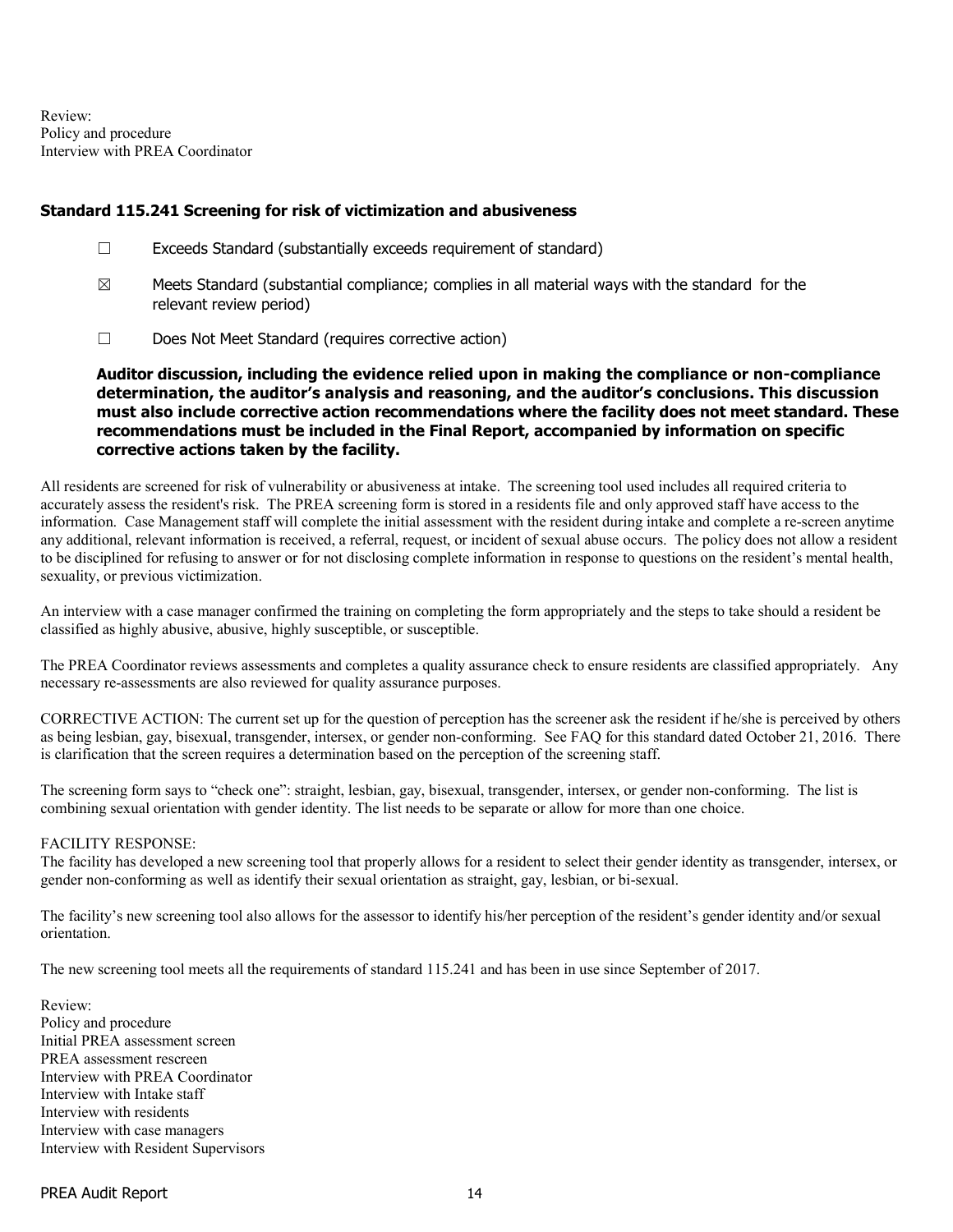#### Standard 115.242 Use of screening information

- ☐ Exceeds Standard (substantially exceeds requirement of standard)
- $\boxtimes$  Meets Standard (substantial compliance; complies in all material ways with the standard for the relevant review period)
- ☐ Does Not Meet Standard (requires corrective action)

Auditor discussion, including the evidence relied upon in making the compliance or non-compliance determination, the auditor's analysis and reasoning, and the auditor's conclusions. This discussion must also include corrective action recommendations where the facility does not meet standard. These recommendations must be included in the Final Report, accompanied by information on specific corrective actions taken by the facility.

All residents receive a classification based upon their PREA screening information. Classifications include: none, vulnerable, or abusive. A resident's classification will be documented but no staff member will be able to see the screening form or answers. Any resident who is classified as vulnerable or abusive will be housed in a designated dorm with a bed that is easily viewable by staff.

All residents with a classification have it addressed on their individual program plan. These residents work with their case worker to work on the issues underlining their classification and residents can also be referred to outside counseling if necessary.

The facility has not housed a transgender resident but has a plan to house such residents safely which include opportunities to shower separately and make housing and program assignments with a transgender or intersex resident's own views taken into consideration. The administration and the offender that will address placement issues for any transgender resident housed with the facility.

Interviews with staff revealed that the facility has equipped them with the proper skills to appropriately communicate and manage residents that identify as LGBTI.

Review: Policy and procedure Facility tour Initial PREA assessment screening PREA re-screen assessment Individual case plan Staffing plan Interview with Case Managers Interview with Resident Supervisors Interview with PREA Coordinator

### Standard 115.251 Resident reporting

- $\Box$  Exceeds Standard (substantially exceeds requirement of standard)
- $\boxtimes$  Meets Standard (substantial compliance; complies in all material ways with the standard for the relevant review period)
- ☐ Does Not Meet Standard (requires corrective action)

Auditor discussion, including the evidence relied upon in making the compliance or non-compliance determination, the auditor's analysis and reasoning, and the auditor's conclusions. This discussion must also include corrective action recommendations where the facility does not meet standard. These recommendations must be included in the Final Report, accompanied by information on specific corrective actions taken by the facility.

PREA Audit Report 15 Residents at SRCCC have multiple ways of reporting sexual abuse. Posters throughout the facility indicate how residents can report as well as how to report to an outside agency. Interviews with the residents indicate that they are aware of all means of reporting and that they could report anonymously. They received the information at intake, during orientation training, and in case manager meetings.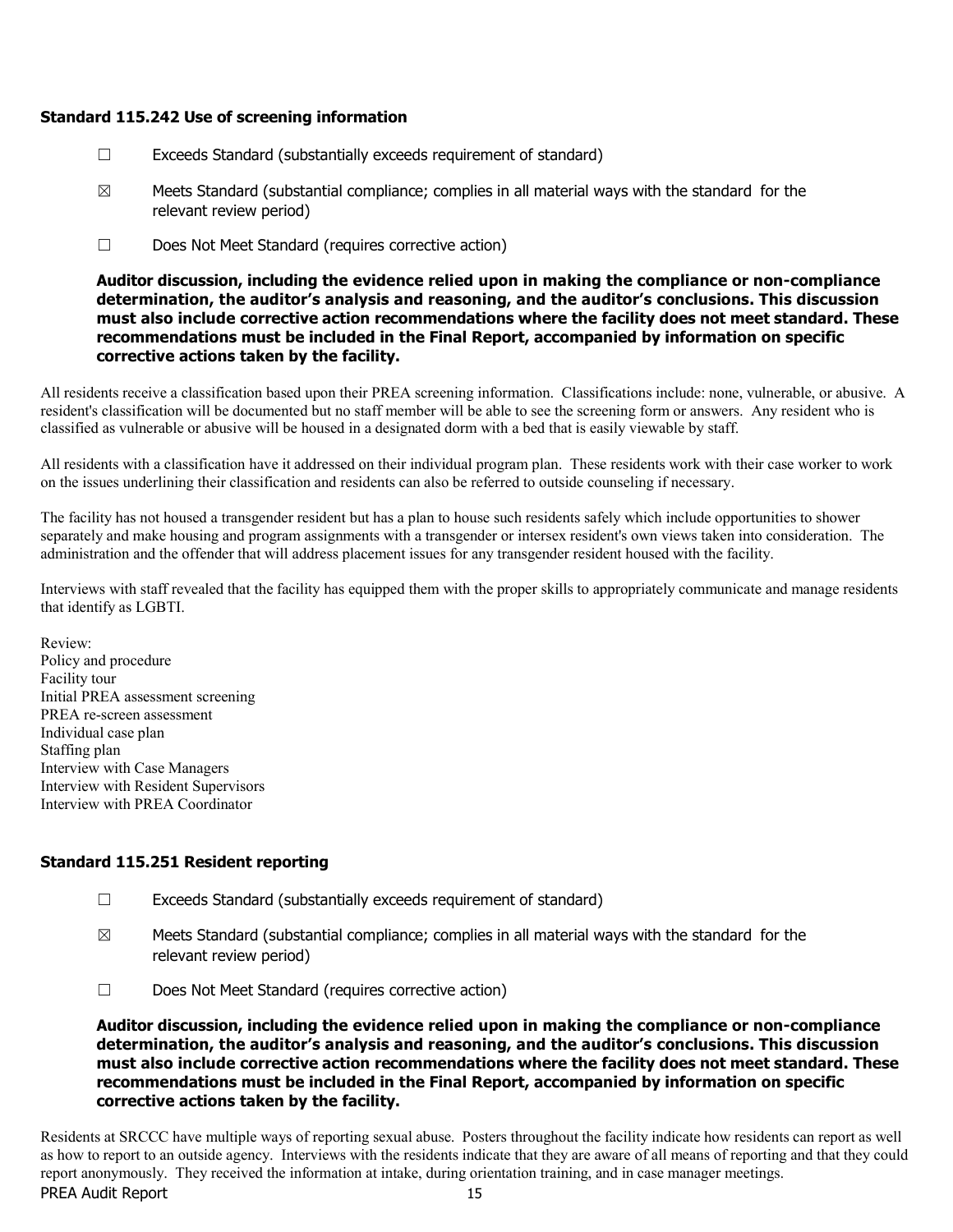The facility has phones with the reporting numbers unblocked to allow free calls to the reporting entities.

All residents received information at intake and in their handbooks regarding PREA reporting. Staff received information on how to privately report during staff training.

Review: Policy and procedure PREA postings PREA brochure Facility tour Interview with PREA Coordinator Interview with Operations Manager Interview with residents

### Standard 115.252 Exhaustion of administrative remedies

- $\Box$  Exceeds Standard (substantially exceeds requirement of standard)
- $\Box$  Meets Standard (substantial compliance; complies in all material ways with the standard for the relevant review period)
- ☐ Does Not Meet Standard (requires corrective action)

Auditor discussion, including the evidence relied upon in making the compliance or non-compliance determination, the auditor's analysis and reasoning, and the auditor's conclusions. This discussion must also include corrective action recommendations where the facility does not meet standard. These recommendations must be included in the Final Report, accompanied by information on specific corrective actions taken by the facility.

N/A: The PREA Coordinator states that the agency does not use its grievance system to investigate PREA allegations. Any resident who uses a grievance form to report an allegation will have the form removed from the grievance process and it will be handled like any other reporting method.

### Standard 115.253 Resident access to outside confidential support services

- ☐ Exceeds Standard (substantially exceeds requirement of standard)
- $\boxtimes$  Meets Standard (substantial compliance; complies in all material ways with the standard for the relevant review period)
- ☐ Does Not Meet Standard (requires corrective action)

#### Auditor discussion, including the evidence relied upon in making the compliance or non-compliance determination, the auditor's analysis and reasoning, and the auditor's conclusions. This discussion must also include corrective action recommendations where the facility does not meet standard. These recommendations must be included in the Final Report, accompanied by information on specific corrective actions taken by the facility.

The facility has a MOU with Red Cross Rape Crisis Center to provide emotional support and advocate services to any resident who is a victim of sexual abuse. The facility provides the phone number of this agency to residents as wells as train them during orientation of the limitations to confidentiality and mandatory reporting.

Interviewed residents verified that they received this information and that the information is available on posters located throughout the facility.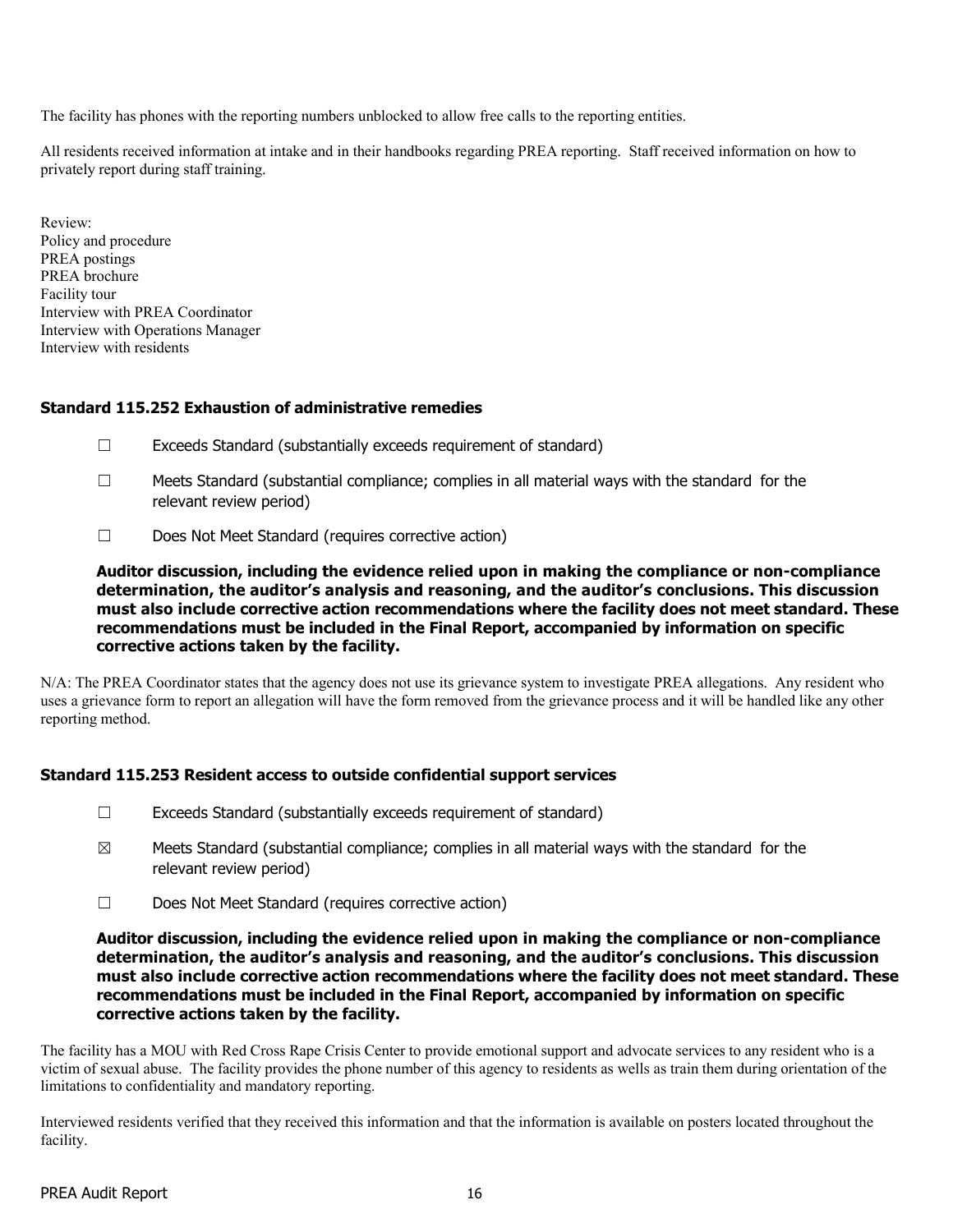The auditor took note of the information on posters located throughout the facility and ensured that the posting contained all the accurate information. A review of the MOU was also completed.

The facility has not used these services during this audit cycle.

CORRECTIVE ACTION: The facility provides residents with several different inside and outside way to report allegations of sexual abuse or sexual harassment but it does not provide the mailing address to outside victim advocates for emotional supportive related to sexual abuse.

#### FACILITY RESPONSE:

The facility has posted new PREA posters in conspicuous areas around the facility that include the mailing address for the American Red Cross Rape Crisis Services. The facility has an MOU with this agency that allows for resident to write or call for victim support services/advocacy.

Review: Policy and procedure MOU with Red Cross Rape Crisis Center Interview with Victim Advocate Interview with PREA Coordinator

### Standard 115.254 Third-party reporting

- ☐ Exceeds Standard (substantially exceeds requirement of standard)
- $\boxtimes$  Meets Standard (substantial compliance; complies in all material ways with the standard for the relevant review period)
- ☐ Does Not Meet Standard (requires corrective action)

Auditor discussion, including the evidence relied upon in making the compliance or non-compliance determination, the auditor's analysis and reasoning, and the auditor's conclusions. This discussion must also include corrective action recommendations where the facility does not meet standard. These recommendations must be included in the Final Report, accompanied by information on specific corrective actions taken by the facility.

The agency has posted on its Facebook page ways that anyone can report sexual abuse or sexual harassment on behalf of a resident. Residents are also educated that they can report to family members who can then make a third party report. This information is also on posters located in the facility where visitors may frequent.

The facility has had a third party anonymous report.

Review: Policy and procedure SRCCC Facebook page PREA postings Facility tour Interviews with random residents

### Standard 115.261 Staff and agency reporting duties

- ☐ Exceeds Standard (substantially exceeds requirement of standard)
- $\boxtimes$  Meets Standard (substantial compliance; complies in all material ways with the standard for the relevant review period)
- ☐ Does Not Meet Standard (requires corrective action)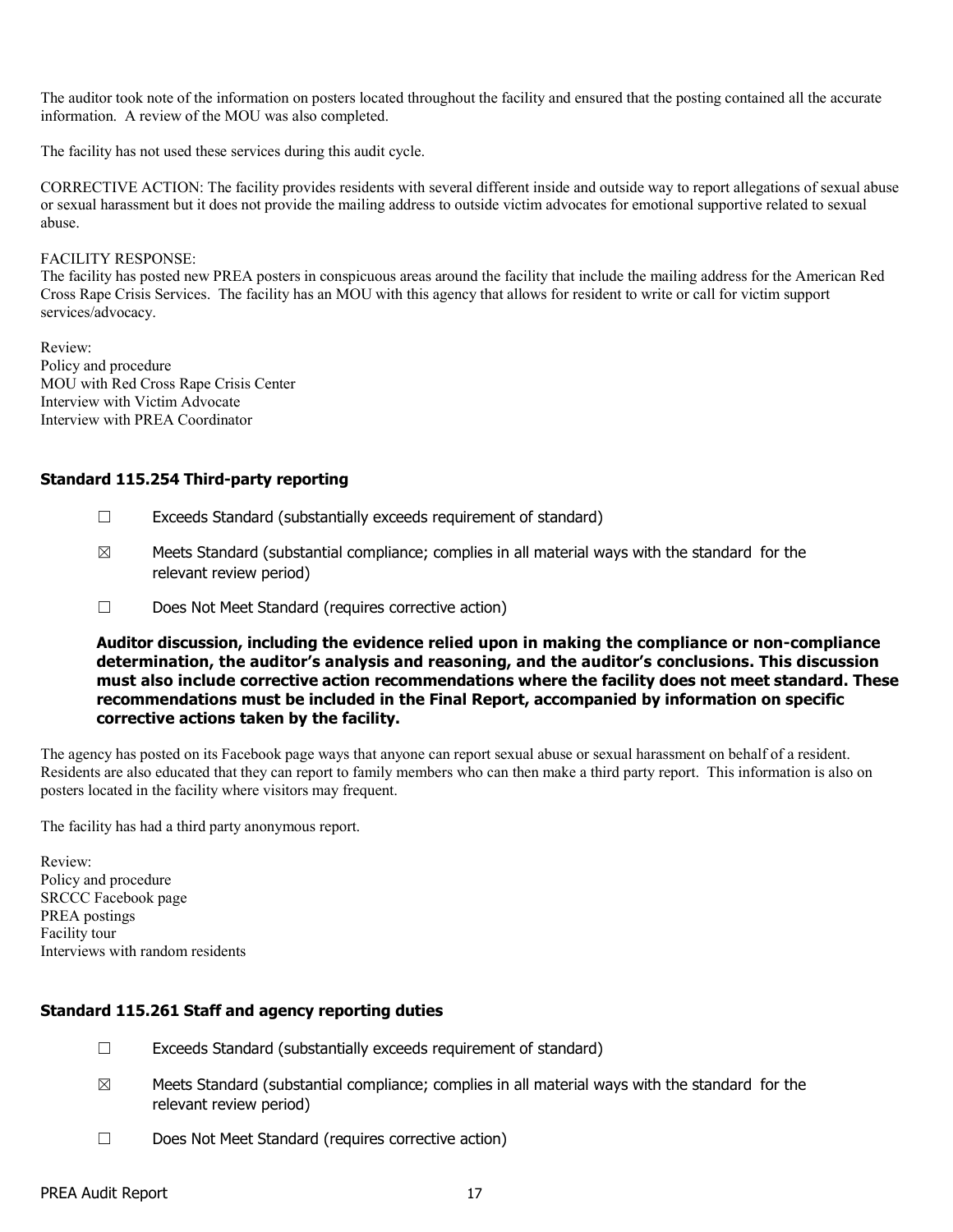#### Auditor discussion, including the evidence relied upon in making the compliance or non-compliance determination, the auditor's analysis and reasoning, and the auditor's conclusions. This discussion must also include corrective action recommendations where the facility does not meet standard. These recommendations must be included in the Final Report, accompanied by information on specific corrective actions taken by the facility.

SRCCC policy requires all employees to immediately report any knowledge, suspicion, or information regarding an incident of sexual abuse or sexual harassment including third party and anonymous reports. Apart from the employee's supervisor, no one shall reveal any information related to a sexual abuse report to anyone other than to the extent necessary to make treatment, investigation, and other security and management decisions. All allegations of sexual abuse or sexual harassment are reported to the facility's investigators.

The auditor interviewed all required specialized staff and several random staff members. All staff members indicated that they were given and understand the agency's policy on reporting PREA incidents and were trained on the appropriate way to document a report and to whom they should report an allegation. Staff indicated they understood that they are required to report their own suspicions, or information regarding sexual abuse, sexual harassment, or retaliation.

All staff members with a duty to report based on local law and medical and mental health practitioners are required to inform residents of their status and the limitation of confidentiality at the initiation of services. Interviews with staff members who have a duty to report indicated that they understood their duty to inform residents before providing services.

The facility does not admit residents under the age of 18. The State of Ohio does not require institutions or facilities licensed by the state or facilities in which a person resides as a result of voluntary, civil, or criminal commitment to report to adult protective services (Chapter 5101:2-20 and 5101:2-20-01).

Review: Policy and procedure Ohio revised code Interview with random staff Interview with PREA Coordinator Interview with Operations Manager

### Standard 115.262 Agency protection duties

- ☐ Exceeds Standard (substantially exceeds requirement of standard)
- $\boxtimes$  Meets Standard (substantial compliance; complies in all material ways with the standard for the relevant review period)
- ☐ Does Not Meet Standard (requires corrective action)

#### Auditor discussion, including the evidence relied upon in making the compliance or non-compliance determination, the auditor's analysis and reasoning, and the auditor's conclusions. This discussion must also include corrective action recommendations where the facility does not meet standard. These recommendations must be included in the Final Report, accompanied by information on specific corrective actions taken by the facility.

SRCCC has several dormitories within the facility. This allows the facility to move either the alleged victim or the alleged abuser to another dorm during or after an investigation. During the interview process, it was very clear that the safety and security of all residents is their primary concern.

An interview with the PREA Coordinator and Operations Manger (both trained investigators) describe the process on how they determine if an alleged victim or abuse should be moved to another facility in order to protect the victim from imminent abuse. The practice is to place a staff member on administrative leave if they are accused of sexual harassment or sexual abuse during the investigation. The staff member is to have no contact with the facility or other staff member until a determination has been made. If another resident is the alleged abuser, the abuser and victim will be separated either by dorm until a determination has been made.

The facility has made dorm moves for residents due to an allegation of sexual abuse or sexual harassment during this audit cycle.

PREA Audit Report 18 Review: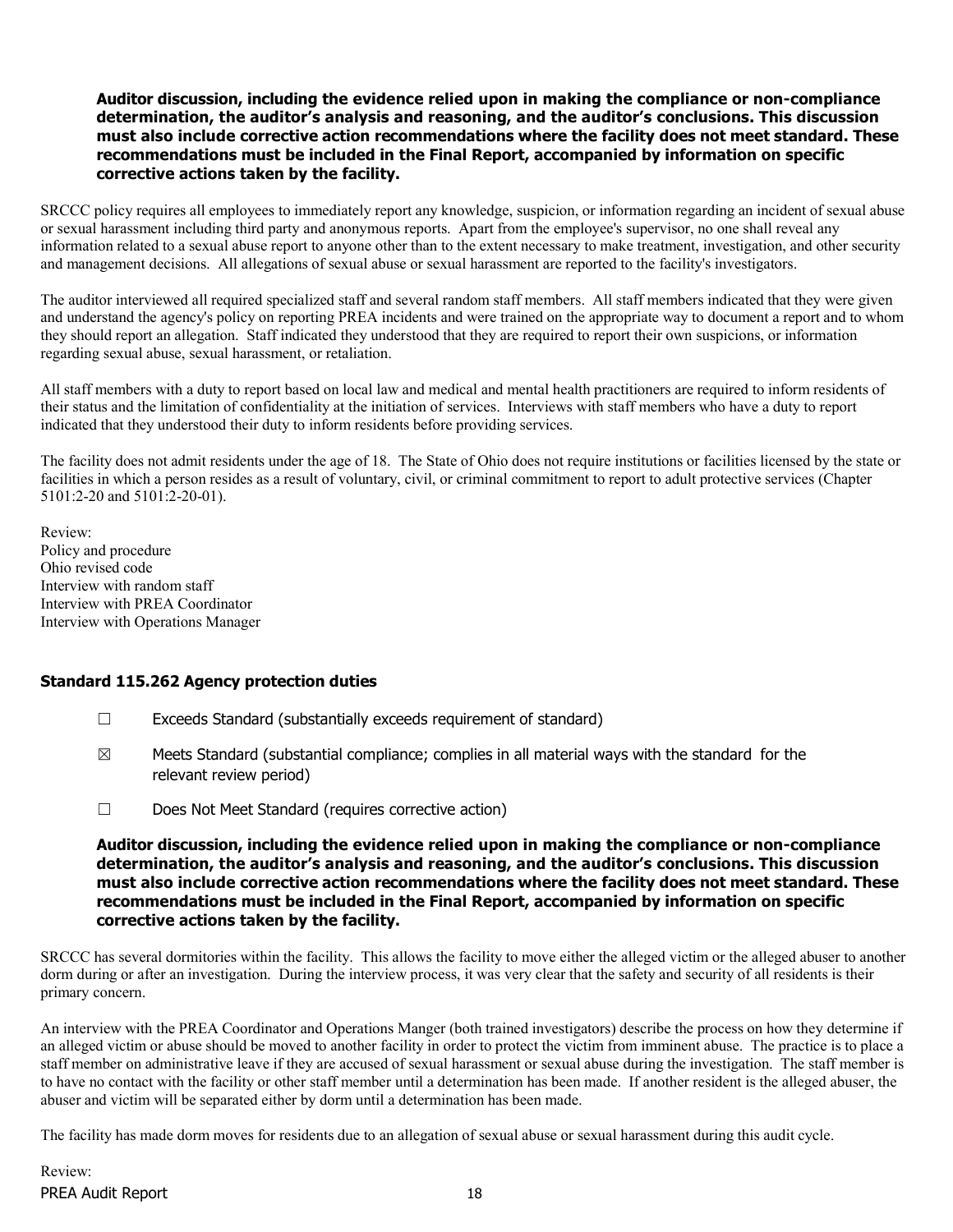Policy and procedure Interview with Operations Manager Interview with PREA Coordinator

### Standard 115.263 Reporting to other confinement facilities

- ☐ Exceeds Standard (substantially exceeds requirement of standard)
- $\boxtimes$  Meets Standard (substantial compliance; complies in all material ways with the standard for the relevant review period)
- ☐ Does Not Meet Standard (requires corrective action)

Auditor discussion, including the evidence relied upon in making the compliance or non-compliance determination, the auditor's analysis and reasoning, and the auditor's conclusions. This discussion must also include corrective action recommendations where the facility does not meet standard. These recommendations must be included in the Final Report, accompanied by information on specific corrective actions taken by the facility.

Upon receiving an allegation that a client was sexually abused while confined at another corrections facility, the Director shall notify in writing the head of the facility or appropriate central office of the agency where the alleged abuse occurred. The policy requires notification within 72 hours. Should the facility receive an allegation from another agency concerning an allegation by a former resident, the PREA Coordinator will ensure that the allegation is investigated appropriately.

Interviews with the Agency's PREA Coordinator and Director confirmed this practice.

The facility has not received any allegation that they had to make a report to another agency, nor have they received an allegation from another agency concerning a prior client.

Review: Policy and procedure Interview with Director Interview with Deputy Director Interview with PREA Coordinator

### Standard 115.264 Staff first responder duties

- $\Box$  Exceeds Standard (substantially exceeds requirement of standard)
- $\boxtimes$  Meets Standard (substantial compliance; complies in all material ways with the standard for the relevant review period)
- ☐ Does Not Meet Standard (requires corrective action)

#### Auditor discussion, including the evidence relied upon in making the compliance or non-compliance determination, the auditor's analysis and reasoning, and the auditor's conclusions. This discussion must also include corrective action recommendations where the facility does not meet standard. These recommendations must be included in the Final Report, accompanied by information on specific corrective actions taken by the facility.

SRCCC has a policy outlining first responder duties for any allegation of sexual abuse. The policy contains instructions for how to separate the abuser and victim, protect and preserve evidence until it can be collected by appropriate authorities, does not allow the abuse to destroy evidence, request that the victim does not destroy any evidence, and enacting the PREA coordinated response plan. All staff are trained on first responder duties (security and non-security staff) including role playing potential situations.

Interviews of security and program staff indicate that staff know the appropriate steps to take to preserve and protect evidence and support the victim. All staff seemed comfortable with the first responder duties and confident that they would respond appropriately based upon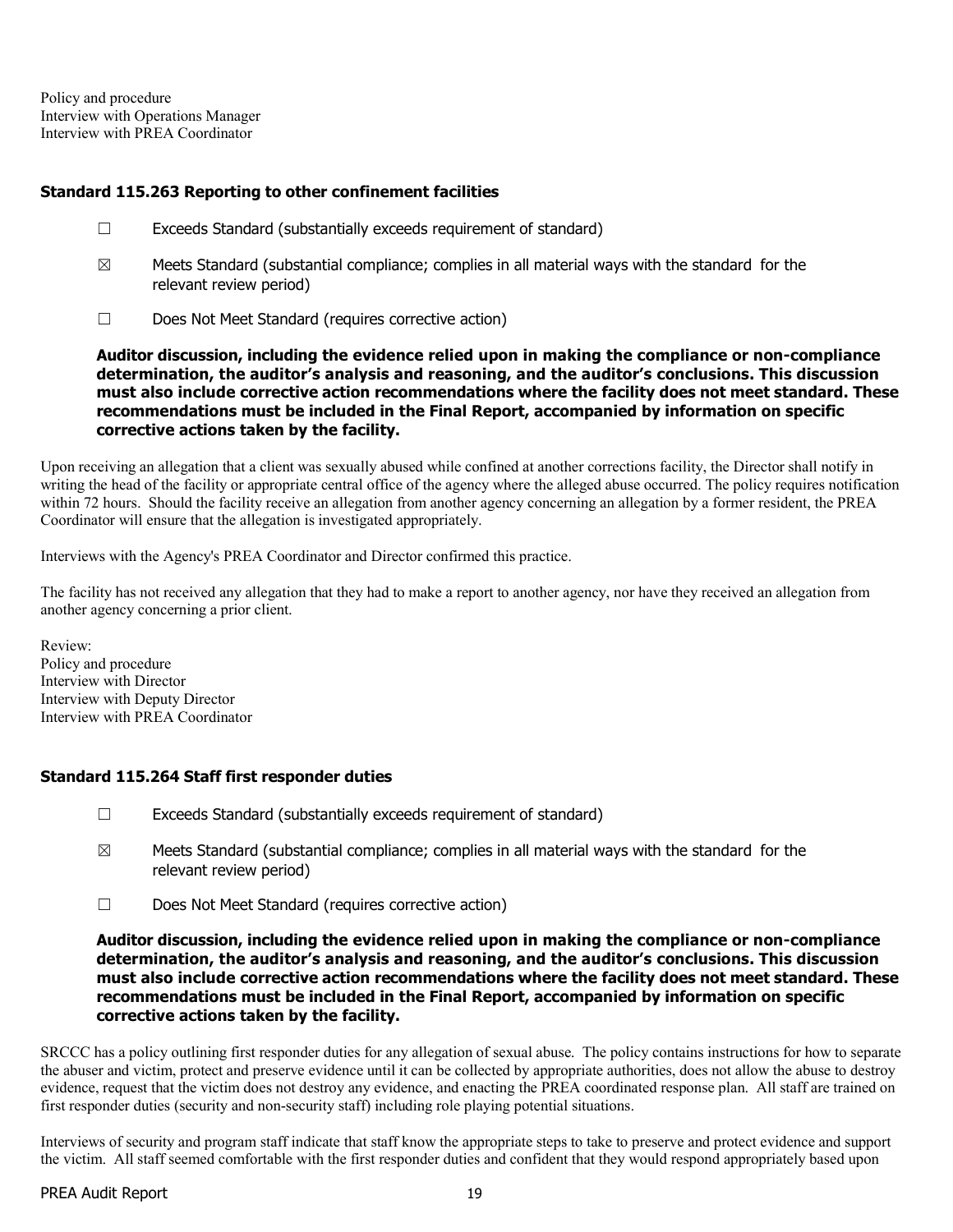their training.

Each security post has a posting of the first responder duties and coordinated response plan.

The facility has not had to use first responder training for any allegation of sexual abuse.

Review: Policy and procedure Coordinated response plan/first responder duties flow chart Training records Interviews with random staff

#### Standard 115.265 Coordinated response

- $\Box$  Exceeds Standard (substantially exceeds requirement of standard)
- $\boxtimes$  Meets Standard (substantial compliance; complies in all material ways with the standard for the relevant review period)
- ☐ Does Not Meet Standard (requires corrective action)

#### Auditor discussion, including the evidence relied upon in making the compliance or non-compliance determination, the auditor's analysis and reasoning, and the auditor's conclusions. This discussion must also include corrective action recommendations where the facility does not meet standard. These recommendations must be included in the Final Report, accompanied by information on specific corrective actions taken by the facility.

SRCCC has an appropriate written coordinated response plan to respond to any incident of sexual abuse. The plan includes the steps to take for first responders, medical and mental health practitioners, investigators, and facility leadership. All staff is trained on the plan and this was confirmed through interviews with security and program staff.

During staff interviews, staff knew and could articulate the coordinated response plan. All staff knew the entire plan and did not differentiate between security and non-security tasks. Staff was able to disclose the location of the plan and discussed how they practice using the plan in various scenarios during training.

Review: Policy and procedure Coordinated response plan/first responder duties flow chart Interview with random staff

### Standard 115.266 Preservation of ability to protect residents from contact with abusers

- ☐ Exceeds Standard (substantially exceeds requirement of standard)
- ☐ Meets Standard (substantial compliance; complies in all material ways with the standard for the relevant review period)
- ☐ Does Not Meet Standard (requires corrective action)

Auditor discussion, including the evidence relied upon in making the compliance or non-compliance determination, the auditor's analysis and reasoning, and the auditor's conclusions. This discussion must also include corrective action recommendations where the facility does not meet standard. These recommendations must be included in the Final Report, accompanied by information on specific corrective actions taken by the facility.

N/A: The PREA Coordinator indicates that the facility is not under any collective bargaining agreements – a non-union agency.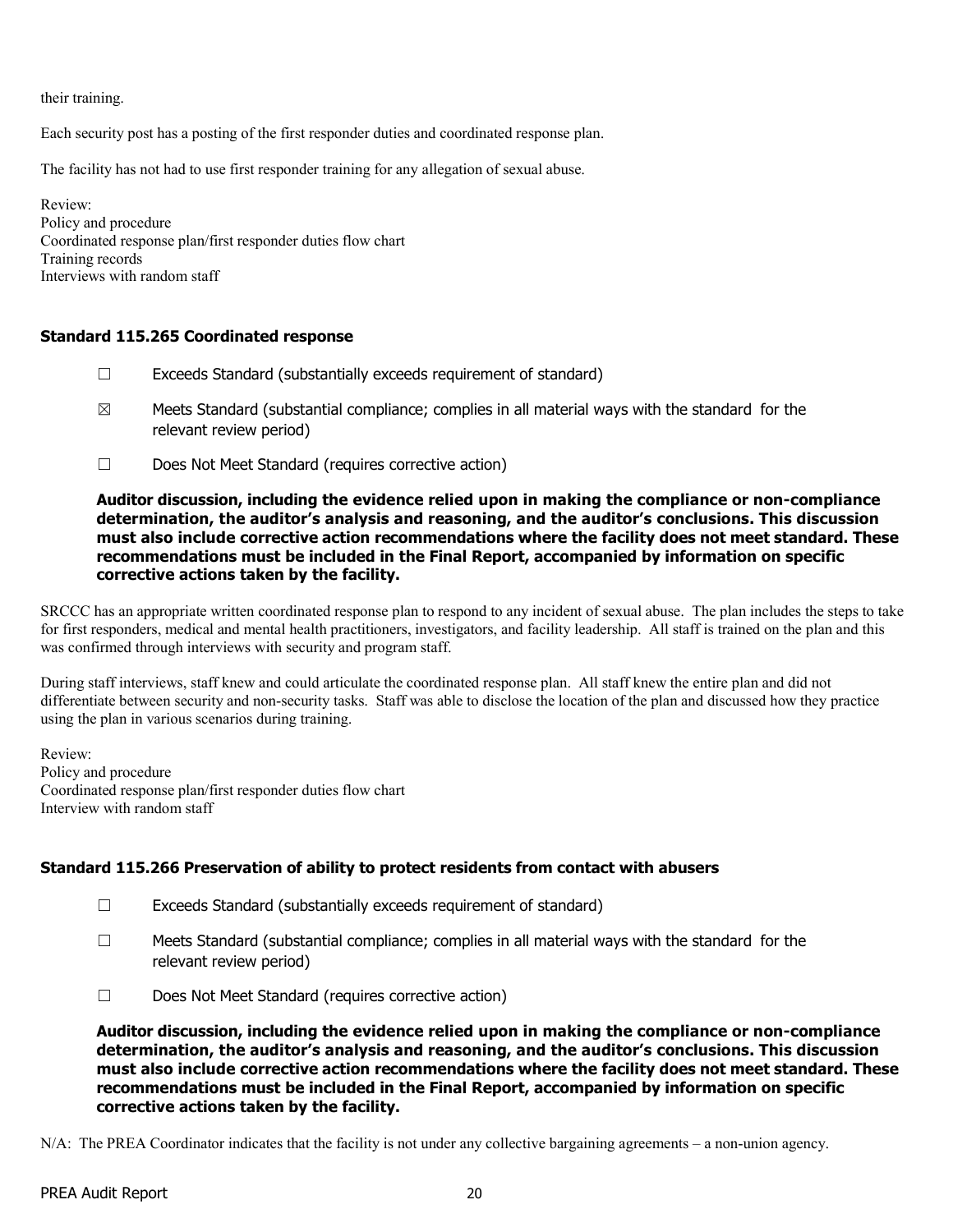### Standard 115.267 Agency protection against retaliation

- ☐ Exceeds Standard (substantially exceeds requirement of standard)
- $\boxtimes$  Meets Standard (substantial compliance; complies in all material ways with the standard for the relevant review period)
- ☐ Does Not Meet Standard (requires corrective action)

Auditor discussion, including the evidence relied upon in making the compliance or non-compliance determination, the auditor's analysis and reasoning, and the auditor's conclusions. This discussion must also include corrective action recommendations where the facility does not meet standard. These recommendations must be included in the Final Report, accompanied by information on specific corrective actions taken by the facility.

The facility has a policy to protect all residents and staff who report sexual abuse or sexual harassment or cooperate with sexual abuse or sexual harassment investigations from retaliation. The facility has assigned the PREA Coordinator or supervisory designee as the staff responsible for monitoring against retaliation for at least 90 days. The client would be placed on special surveillance and would have increased checks by security staff. In the case of resident victims, a status check is completed by the case manager.

The facility has the ability to move victim, offender, or employees in order to protect against retaliation. The facility has moved residents during this audit cycle in order to protect from retaliation.

The auditor reviewed the retaliation forms that were completed for the allegations. The facility competes retaliation checks for all allegations. The team would review the status checks to determine if an extension in monitoring is necessary.

Staff verified during interviews that their PREA training includes how to detect and protect others from retaliation, and that they have a right to be free from retaliation when reporting or cooperating in an investigation. Residents also verified that they have received information on their right to be free from retaliation.

Review: Policy and procedure Training records Interview with Operations Manager Interview with PREA Coordinator Interview with Director Interview with Deputy Director Interview with random staff Interview with random residents

### Standard 115.271 Criminal and administrative agency investigations

- ☐ Exceeds Standard (substantially exceeds requirement of standard)
- $\boxtimes$  Meets Standard (substantial compliance; complies in all material ways with the standard for the relevant review period)
- ☐ Does Not Meet Standard (requires corrective action)

Auditor discussion, including the evidence relied upon in making the compliance or non-compliance determination, the auditor's analysis and reasoning, and the auditor's conclusions. This discussion must also include corrective action recommendations where the facility does not meet standard. These recommendations must be included in the Final Report, accompanied by information on specific corrective actions taken by the facility.

All allegations of sexual abuse or sexual harassment including third party and anonymous reports are administratively investigated by trained investigators and any report that appears criminal in nature are referred to the Canton City Police Department who has the legal authority to conduct a criminal investigation.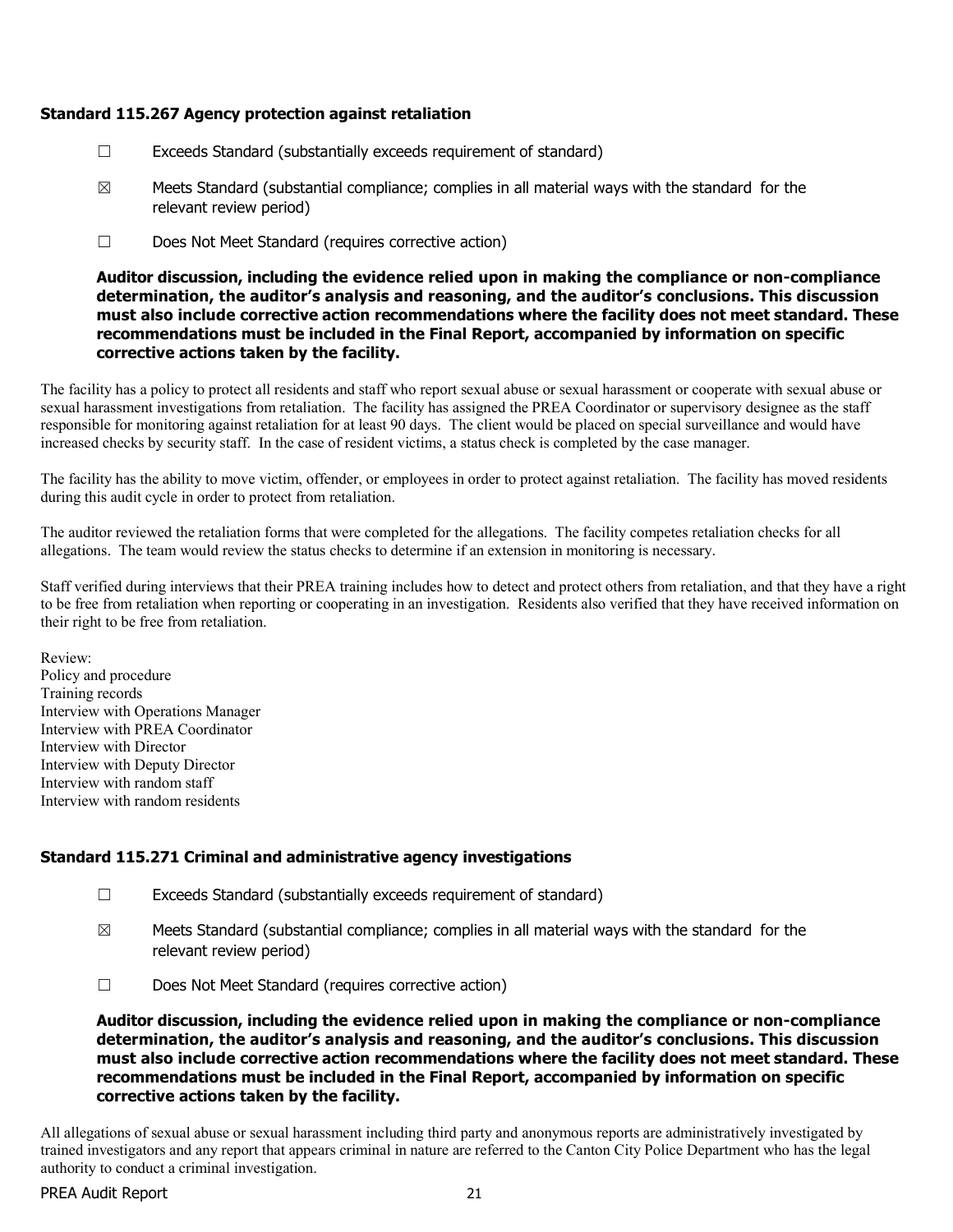The agency has a policy that requires an administrative investigation of all allegations of sexual abuse and sexual harassment, and that any allegation that is criminal in nature is referred to the Canton City Police Department. The facility has had seven allegations of sexual abuse or sexual harassment during this audit cycle. The auditor interviewed both administrative investigators and reviewed their process for investigating allegations and what would prompt a referral to the legal criminal investigative authority.

Investigation #1: Several residents made a verbal report to staff that another resident touched them. An administrative investigation was conducted and the allegation was determined to be unsubstantiated. The situation was monitored by staff but no other issues occurred. There was no criminal activity so no criminal investigation referral was necessary.

Investigation #2: Two residents made a verbal report to staff that another resident was making inappropriate sexual gestures. An administrative investigation was conducted and the allegation was determined to be unsubstantiated. A retaliation watch was conducted and the administrative staff conducted a SART review of the allegation. There was no criminal activity so no criminal investigation referral was necessary.

Investigation #3: A resident made a verbal report to staff that another resident left an inappropriate sexualized note on her bed. An administrative investigation determined that the relationship was mutual and therefore no unwelcomed behavior.

Investigation #4: A resident made a verbal report that other residents are make inappropriate derogatory sexualized comments about him. An administrative investigation was conducted and determined to be unfounded. Although the allegation was determined unfounded, the resident's room was changed.

Investigation #5: A resident made a verbal report that another resident propositioned her. An administrative investigation determined that it was a onetime incident and has not met the criteria of repeated unwanted behavior. The resident was cautioned and counseled about her behavior.

Investigation #6: A third party reporter made an allegation of staff inappropriate sexual misconduct. The reporter did not leave enough information to start an investigation or how to be contacted. The allegation is shelved unless new information is obtained.

Investigation #7: A resident made a verbal report of staff sexual misconduct during a pat search. An administrative investigation was conducted and determined the allegation was unfounded.

The facility investigators were interviewed and walked through their process of investigating any PREA related complaint and how this information is used determine whether an allegation is substantiated, unsubstantiated, or unfounded. The investigators collect all relevant information (interviews with staff, victim, witness, and the abuser; review any surveillance information, and make note of any facility issue that could have aided in the allegation) and pass this information along with a recommendation to the Deputy Director.

The investigators written report includes whether staff actions or failures to act contribute to the abuse and a description of the physical and testimonial evidence, the reasoning behind credibility assessments, and investigative facts and findings.

Both investigators would work with the local police department and remain informed about the progress of any referred allegation.

The investigators maintain all records from all allegations for as long as the abuser is incarcerated or employed by the agency, plus five years.

Review: Policy and Procedure Interview with Administrative Investigators

### Standard 115.272 Evidentiary standard for administrative investigations

- $\Box$  Exceeds Standard (substantially exceeds requirement of standard)
- $\boxtimes$  Meets Standard (substantial compliance; complies in all material ways with the standard for the relevant review period)
- ☐ Does Not Meet Standard (requires corrective action)

### Auditor discussion, including the evidence relied upon in making the compliance or non-compliance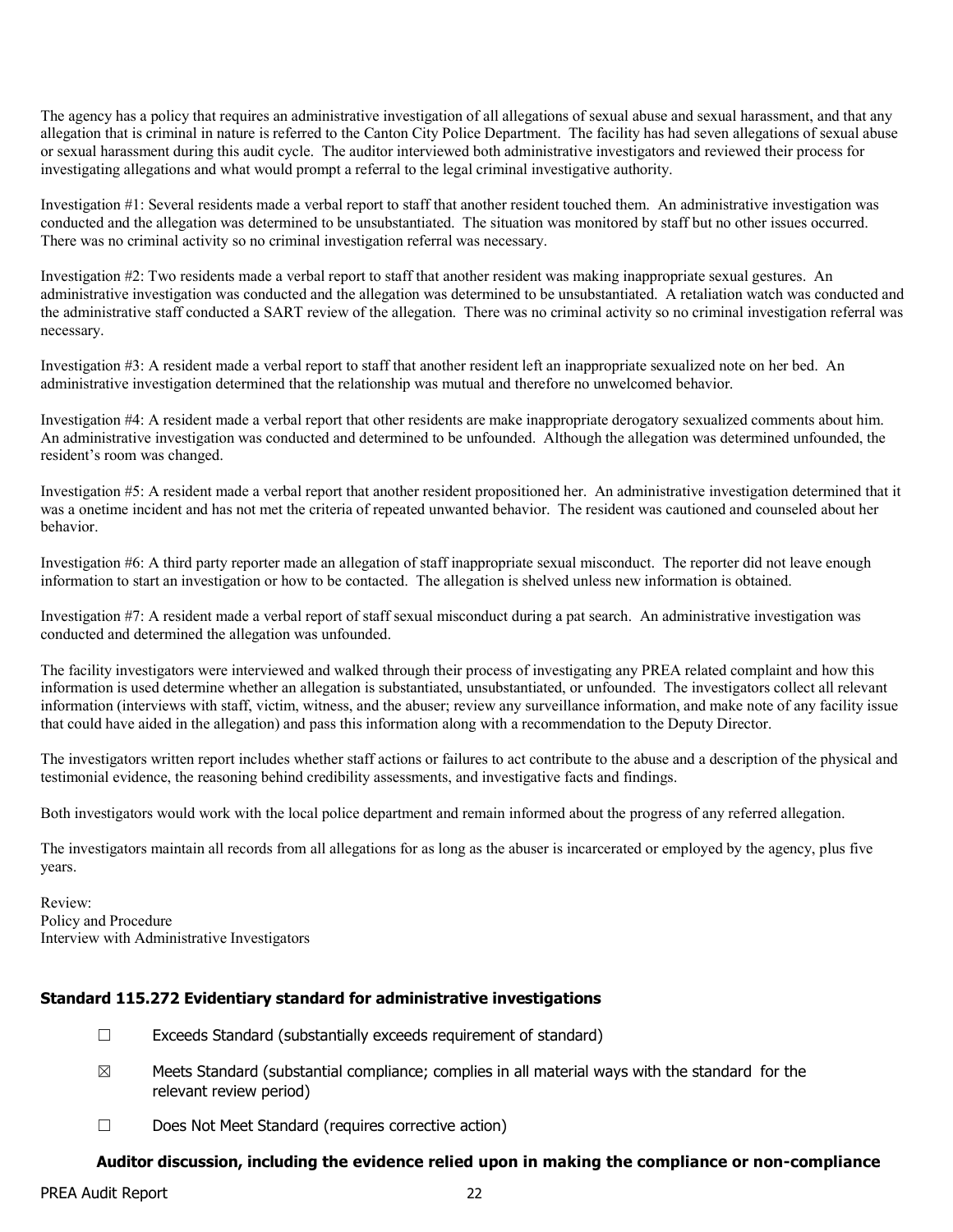### determination, the auditor's analysis and reasoning, and the auditor's conclusions. This discussion must also include corrective action recommendations where the facility does not meet standard. These recommendations must be included in the Final Report, accompanied by information on specific corrective actions taken by the facility.

By facility policy and confirmed by investigator interviews, the agency imposes a standard of preponderance of evidence or 51% to substantiate an allegation of sexual abuse or sexual harassment.

Review: Policy and Procedure Interview with Administrative Investigators

#### Standard 115.273 Reporting to residents

- ☐ Exceeds Standard (substantially exceeds requirement of standard)
- $\boxtimes$  Meets Standard (substantial compliance; complies in all material ways with the standard for the relevant review period)
- ☐ Does Not Meet Standard (requires corrective action)

#### Auditor discussion, including the evidence relied upon in making the compliance or non-compliance determination, the auditor's analysis and reasoning, and the auditor's conclusions. This discussion must also include corrective action recommendations where the facility does not meet standard. These recommendations must be included in the Final Report, accompanied by information on specific corrective actions taken by the facility.

The Operations Manager or PREA Coordinator is responsible for informing a resident who alleges sexual abuse the outcome of the investigation. The facility request information from the legal authority if the investigation is criminal in nature to inform the alleged victim of the outcome of an investigation.

The notice includes whether the abuser, if a staff member, is no longer posted in the client's unit; no longer employed at the facility; has been indicted on a charge related to the sexual abuse within the facility; or has been convicted on a charge related to sexual abuse within the facility. The notice includes whether the abuser, if another resident, has been indicted on a charge related to sexual abuse within the facility or has been convicted on a charge related to sexual abuse within the facility.

#### CORRECTIVE ACTION:

The facility has previously completed this standard, however with the change of PREA Coordinator, reporting allegation outcomes have been left out of the process.

#### FACILITY RESONSE:

The facility's PREA Coordinator or designee is responsible for the notice of investigation outcome reporting to residents. The resident will sign that they have received the outcome notification.

Review: Policy and procedure Interview with PREA Coordinator Investigation reports

### Standard 115.276 Disciplinary sanctions for staff

- ☐ Exceeds Standard (substantially exceeds requirement of standard)
- $\boxtimes$  Meets Standard (substantial compliance; complies in all material ways with the standard for the relevant review period)
- ☐ Does Not Meet Standard (requires corrective action)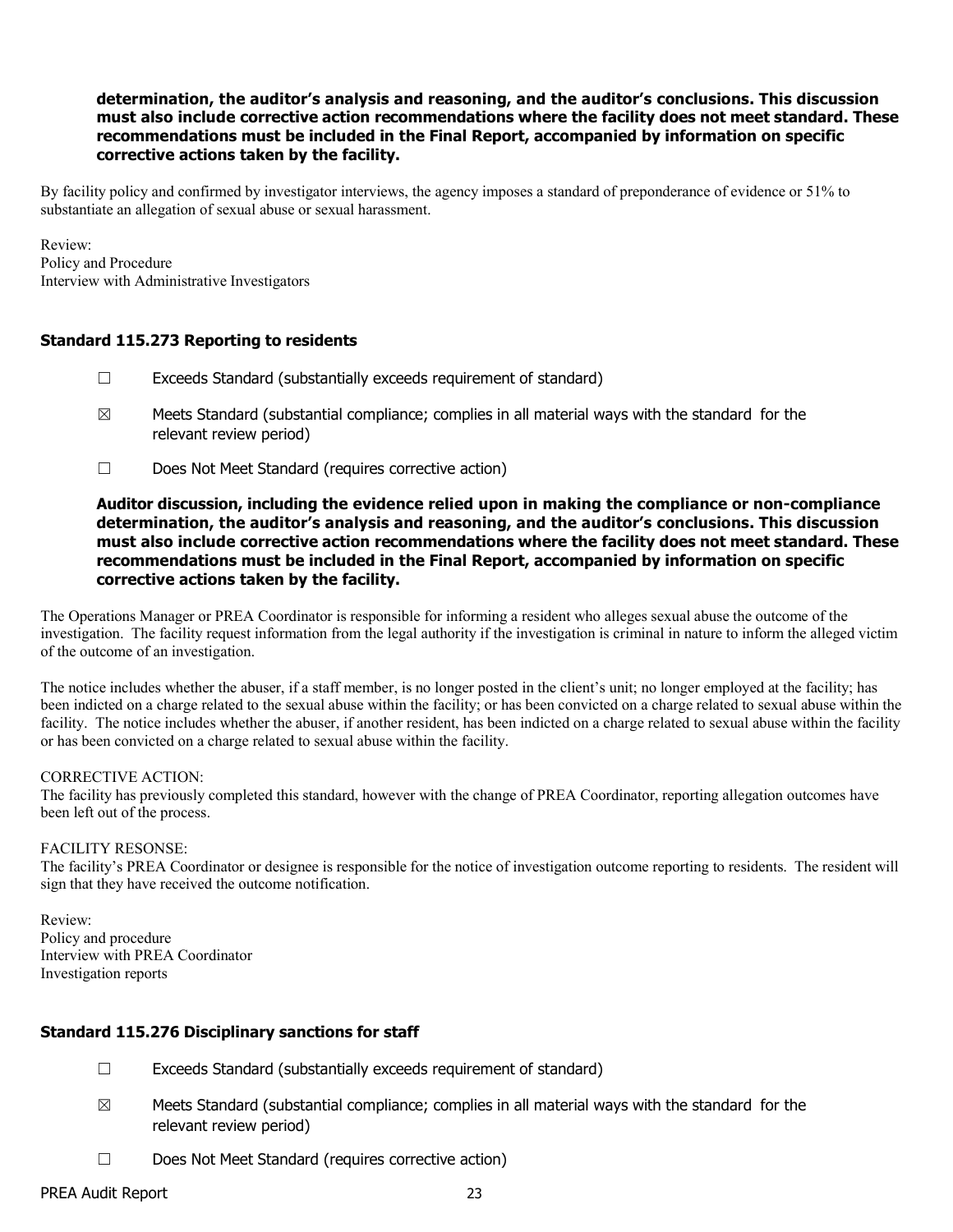#### Auditor discussion, including the evidence relied upon in making the compliance or non-compliance determination, the auditor's analysis and reasoning, and the auditor's conclusions. This discussion must also include corrective action recommendations where the facility does not meet standard. These recommendations must be included in the Final Report, accompanied by information on specific corrective actions taken by the facility.

SRCCC outlines its progressive disciplinary plan in its employee handbook. A review of the handbook states that any staff member found to have engaged in sexual abuse will be terminated. Termination or resignations by staff will not void an investigation and any criminal activity will be reported to the legal authority and to any relevant licensing agency. Policy also indicates that the agency will notify law enforcement or any relevant licensing boards of any terminations or resignations based upon violations of the agency's client sexual abuse and sexual harassment prevention policy when such behavior is criminal in nature.

All staff interviewed understood that anyone engaging in sexual harassment will be disciplined according to agency policy and that they would be terminated for participating in sexual abuse. Staff indicated that they are required to report any suspicion to their immediate supervisor and that they would not have any issue reporting a coworker for violation of the zero tolerance policy.

The auditor reviewed agency policy, the employee handbook, and interviewed the Director, Deputy Director, and PREA Coordinator to confirm the disciplinary process for employees found to have substantially engaged in sexual harassment or sexual abuse against residents. All agency leadership stated that any employee found to have engaged in sexual abuse will be immediately terminated from the facility and law enforcement would be notified.

Review: Policy and procedure Employee handbook Interview with Director Interview with Deputy Director Interview with random staff members Interview with PREA Coordinator

### Standard 115.277 Corrective action for contractors and volunteers

- ☐ Exceeds Standard (substantially exceeds requirement of standard)
- $\boxtimes$  Meets Standard (substantial compliance; complies in all material ways with the standard for the relevant review period)
- ☐ Does Not Meet Standard (requires corrective action)

#### Auditor discussion, including the evidence relied upon in making the compliance or non-compliance determination, the auditor's analysis and reasoning, and the auditor's conclusions. This discussion must also include corrective action recommendations where the facility does not meet standard. These recommendations must be included in the Final Report, accompanied by information on specific corrective actions taken by the facility.

All contractors and volunteers are made aware of the agency's zero tolerance policy toward sexual abuse and sexual harassment. Each must participate in PREA training where they will be taught how to prevent, detect, respond, and report sexual harassment and sexual abuse. They will also learn the consequences of participating in any type of sexual misconduct. Contractors and volunteers sign a zero tolerance acknowledgement.

The auditor has reviewed the contractor/volunteer training and documentation of compliance with training.

Any person (contractor, vendor, volunteer, or visitor) must read and sign an acknowledgment form stating that they have read and understand the agency's Zero Tolerance Policy and agree to abide by the rules set forth by the agency before entering the facility.

The facility has not removed any contractor or volunteer for a PREA issue.

PREA Audit Report 24 Review: Policy and procedure Contractor/vendor acknowledgement form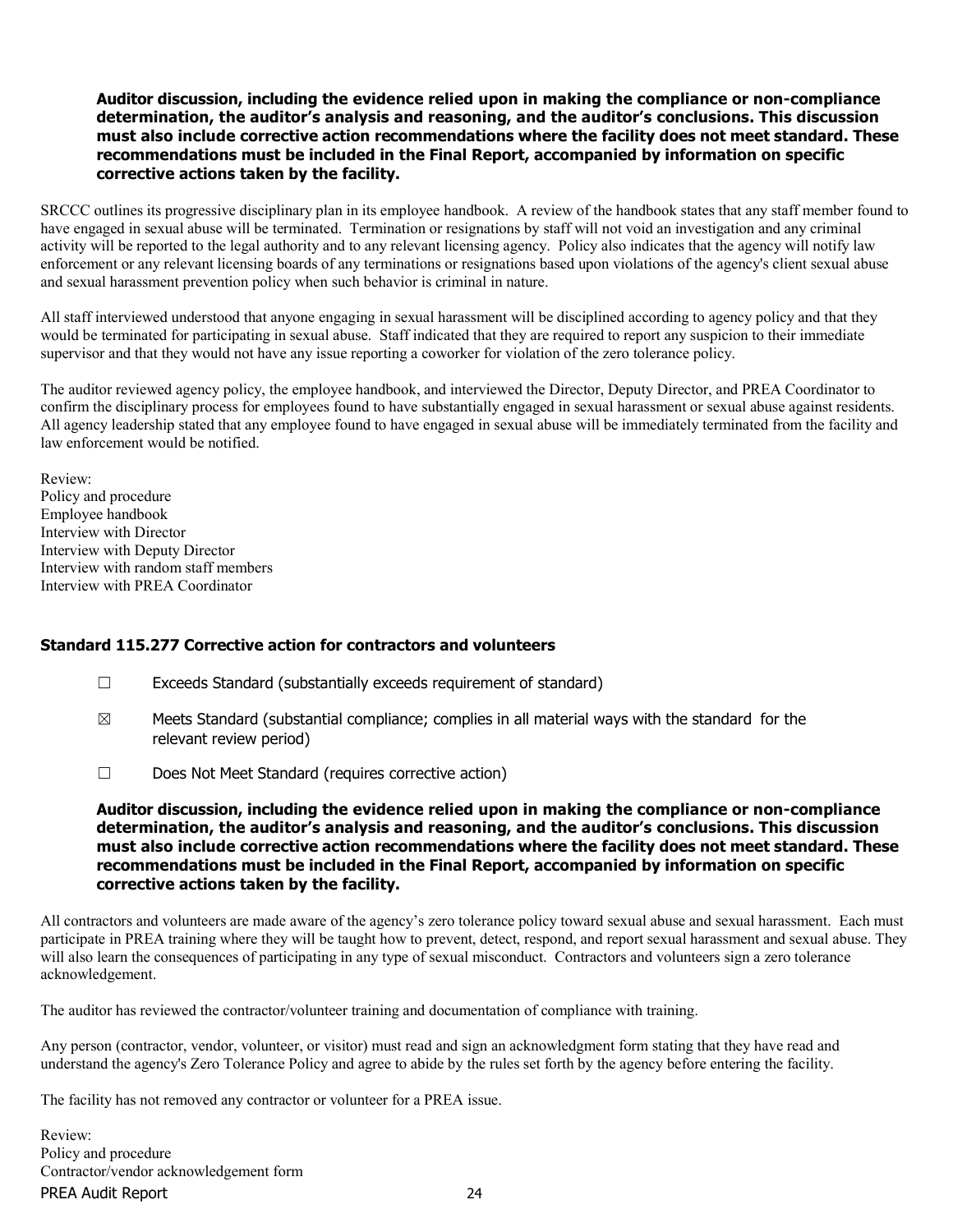Contractor/vendor training curriculum Interview with PREA Coordinator

### Standard 115.278 Disciplinary sanctions for residents

- ☐ Exceeds Standard (substantially exceeds requirement of standard)
- $\boxtimes$  Meets Standard (substantial compliance; complies in all material ways with the standard for the relevant review period)
- ☐ Does Not Meet Standard (requires corrective action)

Auditor discussion, including the evidence relied upon in making the compliance or non-compliance determination, the auditor's analysis and reasoning, and the auditor's conclusions. This discussion must also include corrective action recommendations where the facility does not meet standard. These recommendations must be included in the Final Report, accompanied by information on specific corrective actions taken by the facility.

A review of the client handbook shows how it outlines resident conduct and prohibits all sexual activity between residents and disciplines residents for such activity. Residents are given a handbook at intake and the contents are reviewed with the resident.

During resident interviews, all residents affirmed that they received a handbook at intake and the rules and discipline policies regarding sexual abuse and sexual harassment were reviewed with them. All residents interviewed understood fully the seriousness of the agency's Zero Tolerance Policy and the consequences of participating in sexual misconduct.

Review: Policy and procedure Resident handbook Interviews with residents Interview with Operations Manager Investigation reports

### Standard 115.282 Access to emergency medical and mental health services

- ☐ Exceeds Standard (substantially exceeds requirement of standard)
- $\boxtimes$  Meets Standard (substantial compliance; complies in all material ways with the standard for the relevant review period)
- ☐ Does Not Meet Standard (requires corrective action)

#### Auditor discussion, including the evidence relied upon in making the compliance or non-compliance determination, the auditor's analysis and reasoning, and the auditor's conclusions. This discussion must also include corrective action recommendations where the facility does not meet standard. These recommendations must be included in the Final Report, accompanied by information on specific corrective actions taken by the facility.

Policy indicates the types of service offered free of charge to an alleged victim of sexual assault. It is documented which types of services where rendered and or declined by the alleged victim on the investigation form. Residents are offered timely information about and timely access to sexually transmitted infection prophylaxis and birth control.

If services are necessary, the case manager will provide appropriate referrals to community resources and notify the case manager assigned to the resident. The scope of services provided will be determined by the licensed practitioner.

The plan outlines how staff is to offer unimpeded access to both emergency and ongoing medical and mental health care. Ongoing medical or mental health care will be at the discretion of the medical provider and is again at no cost to the resident.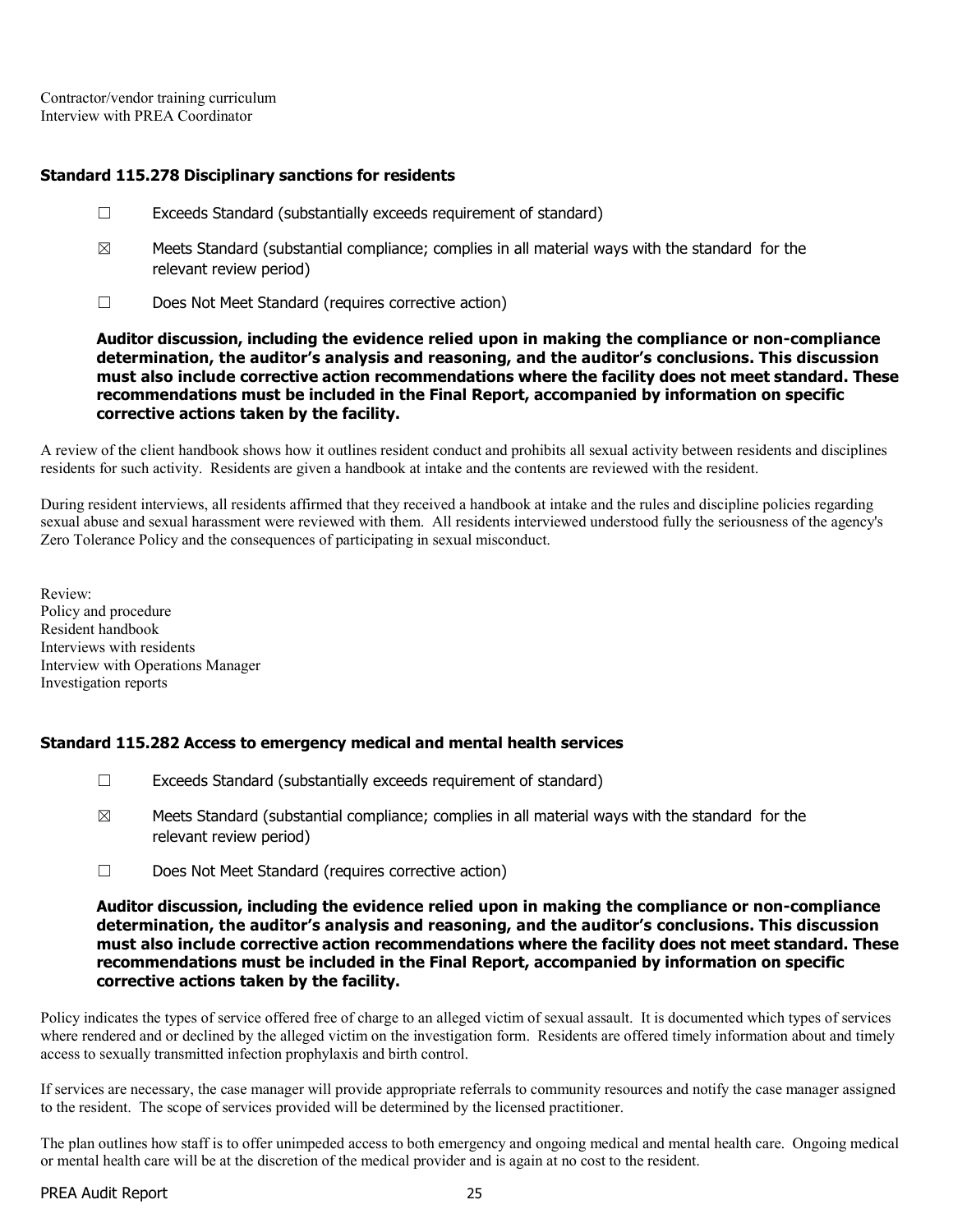Resident are informed of their right to free services during PREA education at orientation.

The facility has not had a sexual abuse/sexual assault allegation that resulted in the use of these services.

Review: Policy and procedure Coordinated Response Plan Interview with PREA Coordinator

### Standard 115.283 Ongoing medical and mental health care for sexual abuse victims and abusers

- ☐ Exceeds Standard (substantially exceeds requirement of standard)
- $\boxtimes$  Meets Standard (substantial compliance; complies in all material ways with the standard for the relevant review period)
- ☐ Does Not Meet Standard (requires corrective action)

Auditor discussion, including the evidence relied upon in making the compliance or non-compliance determination, the auditor's analysis and reasoning, and the auditor's conclusions. This discussion must also include corrective action recommendations where the facility does not meet standard. These recommendations must be included in the Final Report, accompanied by information on specific corrective actions taken by the facility.

This facility offers community medical and counseling services for residents who have been sexually abused in jail, lockup, or juvenile facility. This treatment includes testing for sexually transmitted disease. Treatment is offered to all known residents on resident abusers within in 60 days of learning such history. All treatment offered is free of charge.

Staff have been notified of Coordinated Response Plan. The plan outlines how staff is to offer unimpeded access to both emergency and ongoing medical and mental health care. Ongoing medical or mental health care will be at the discretion of the medical provider and is again at no cost to the resident.

The facility has not had a report of any known resident on resident abuser.

A review of the investigation form shows how staff indicates whether services were offered and accepted or declined. The PREA initial screening form indicates whether a resident has abused others while in a correctional setting. If a resident indicates that he has in fact abused another resident while in a corrections setting, the facility's Program Manager will meet with the resident to make a determination if additional treatment or referrals for community treatment is necessary.

The facility had not a report of a resident being sexually abused while in a jail, lockup, or juvenile facility.

The PREA Coordinator has confirmed the process and practice of how staff will provide unimpeded access to necessary emergency and/or ongoing medical and mental health services.

Review: Policy and procedure Coordinated Response Plan PREA initial assessments Interview with PREA Coordinator

#### Standard 115.286 Sexual abuse incident reviews

- $\Box$  Exceeds Standard (substantially exceeds requirement of standard)
- $\boxtimes$  Meets Standard (substantial compliance; complies in all material ways with the standard for the relevant review period)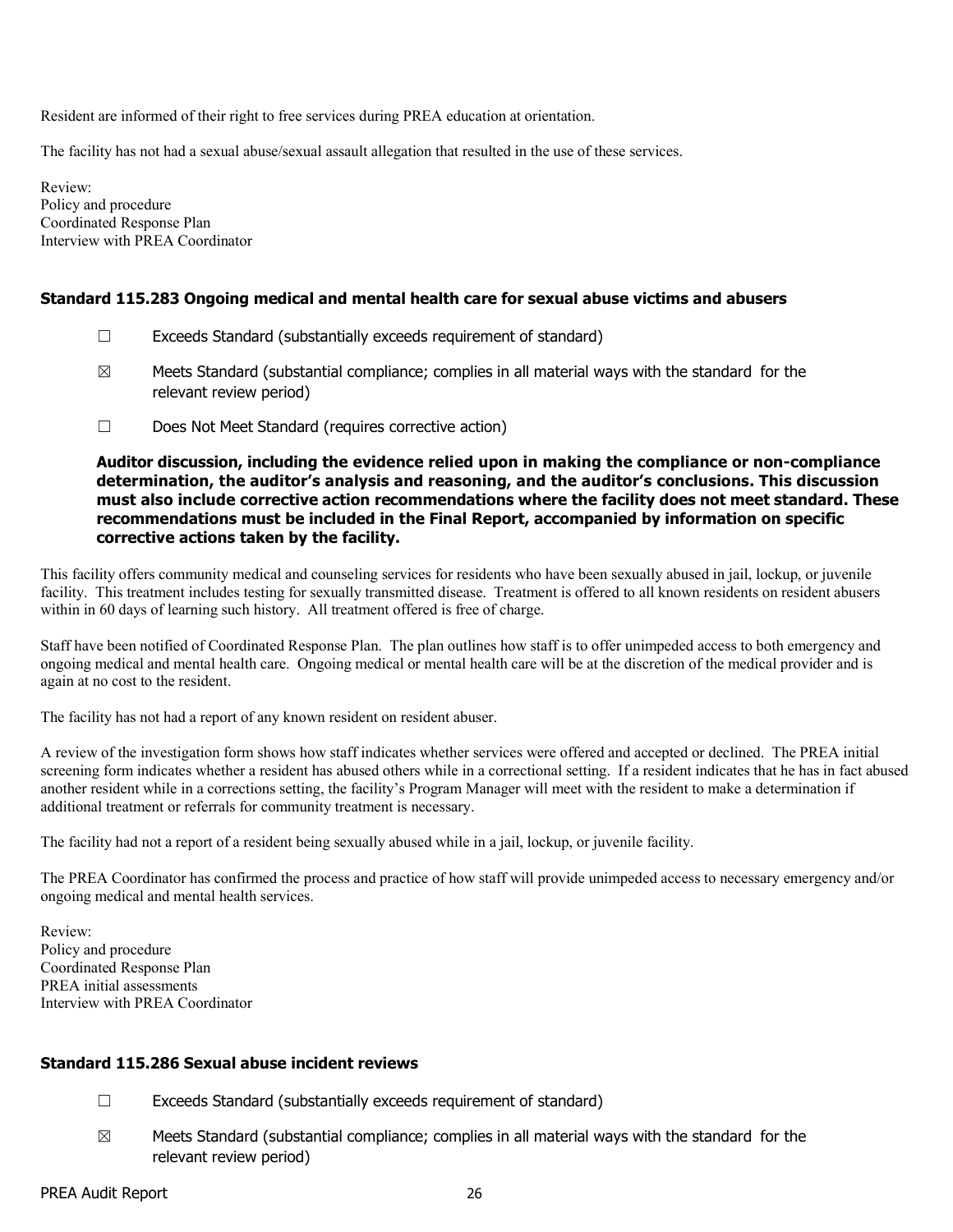☐ Does Not Meet Standard (requires corrective action)

#### Auditor discussion, including the evidence relied upon in making the compliance or non-compliance determination, the auditor's analysis and reasoning, and the auditor's conclusions. This discussion must also include corrective action recommendations where the facility does not meet standard. These recommendations must be included in the Final Report, accompanied by information on specific corrective actions taken by the facility.

SRCCC has an agency policy on a review of all substantiated or unsubstantiated allegations of sexual abuse within 30 days of the conclusion of the investigation. The review team includes the Deputy Director, PREA Coordinator, Facility Nurse, Operations Manager and any other employee deemed appropriate.

The team, per policy, considers whether a change in policy or practice will better prevent, detect, or respond to sexual abuse; if the incident or allegation was motivated by race, ethnicity, gender identity, gang affiliation, or any other group dynamic; if any physical barriers in the area enabled the abuse; adequacy of staffing levels; and whether monitoring technology should be deployed or augmented to supplement supervision by staff.

At the conclusion of an investigation, the team would provide the Director with any relevant recommendations that would increase the ability to protect, detect, or report allegations of sexual harassment or sexual abuse. The Director would deem which recommendations are appropriate to implement and provide documentation to the recommendations that were not implemented.

Review: Policy and procedure Review of SART reports Review of Investigation reports Interview with PREA Coordinator

### Standard 115.287 Data collection

- ☐ Exceeds Standard (substantially exceeds requirement of standard)
- $\boxtimes$  Meets Standard (substantial compliance; complies in all material ways with the standard for the relevant review period)
- ☐ Does Not Meet Standard (requires corrective action)

Auditor discussion, including the evidence relied upon in making the compliance or non-compliance determination, the auditor's analysis and reasoning, and the auditor's conclusions. This discussion must also include corrective action recommendations where the facility does not meet standard. These recommendations must be included in the Final Report, accompanied by information on specific corrective actions taken by the facility.

SRCCC has a facility policy for data collection and statistical reporting of all necessary information in the most recent version of the Survey of Sexual Violence. The auditor reviewed the most recent information collected by the agency and has confirmed that the agency collects the appropriate data on all allegations of sexual abuse and aggregates this information annually.

The facility's PREA Coordinator collects the data. The information for the facility is used to complete the Survey of Sexual Victimization.

The agency has not received a request to supply the Department of Justice with this information.

Review: Policy and procedure PREA data collection and statistical reporting information Interview with PREA Coordinator

# Standard 115.288 Data review for corrective action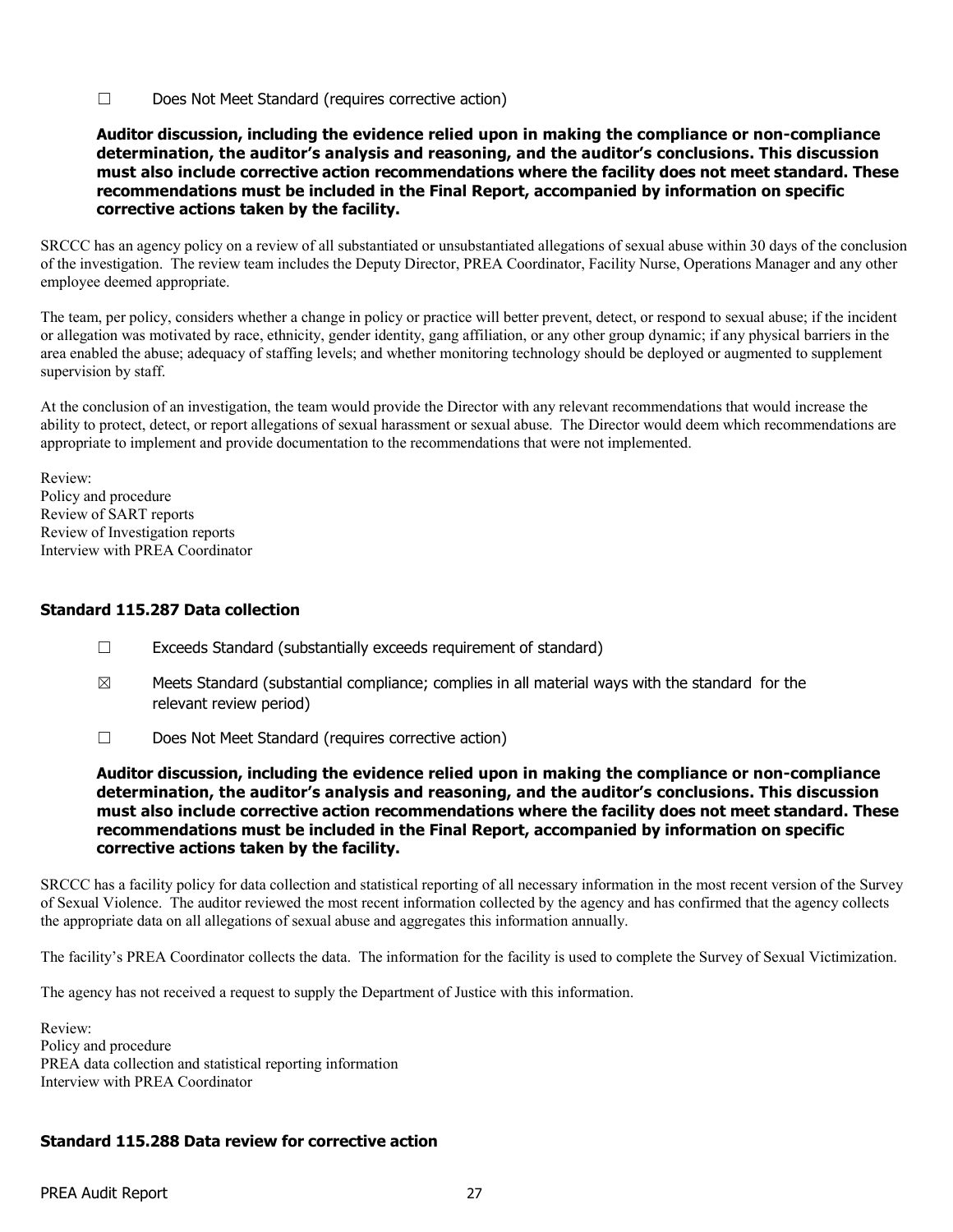- ☐ Exceeds Standard (substantially exceeds requirement of standard)
- $\boxtimes$  Meets Standard (substantial compliance; complies in all material ways with the standard for the relevant review period)
- ☐ Does Not Meet Standard (requires corrective action)

### Auditor discussion, including the evidence relied upon in making the compliance or non-compliance determination, the auditor's analysis and reasoning, and the auditor's conclusions. This discussion must also include corrective action recommendations where the facility does not meet standard. These recommendations must be included in the Final Report, accompanied by information on specific corrective actions taken by the facility.

The facility should use the information collected in 115.287 to make improvements in how the agency prevents, detects, and responds to incidents of sexual abuse and sexual harassment. The report compares the current year's data with those of previous years, and includes the updates made from previous year's reports. The information contained in the report is based on a calendar year and the report with this information can be found on the agency's website.

The information in the report has been reviewed and approved by the Director.

The information in the report does not contain any identifying information that would need to be redacted in order to protect the safety of an individual or the facility.

Auditor verified that the reported was posted on the facility's Facebook page (https://www.facebook.com/groups/373899242758413/files/) and that the report contained all required information.

#### CORRECTIVE ACTION:

The facility does complete an annual report; however, the report for the current year does not include a list of the identified problem areas, corrective actions, or progress toward addressing sexual abuse.

#### FACILITY RESPONSE:

The facility has completed the new annual report. This report includes identified problem areas, corrective actions, and progress towards addressing sexual abuse and sexual harassment issues. The report is written by the PREA coordinator and approved by the Executive Direction and submitted the facility's governing board. The new report can be found on the facility's Official Facebook page.

Review: Policy and procedure PREA annual report SRCCC Facebook page Interview with Deputy Director Interview with PREA Coordinator

### Standard 115.289 Data storage, publication, and destruction

- $\Box$  Exceeds Standard (substantially exceeds requirement of standard)
- $\boxtimes$  Meets Standard (substantial compliance; complies in all material ways with the standard for the relevant review period)
- ☐ Does Not Meet Standard (requires corrective action)

Auditor discussion, including the evidence relied upon in making the compliance or non-compliance determination, the auditor's analysis and reasoning, and the auditor's conclusions. This discussion must also include corrective action recommendations where the facility does not meet standard. These recommendations must be included in the Final Report, accompanied by information on specific corrective actions taken by the facility.

PREA Audit Report 28 All data collected in sexual abuse cases are securely maintained by the PREA Coordinator for a minimum of 10 years. The PREA Coordinator confirmed the retention schedule.